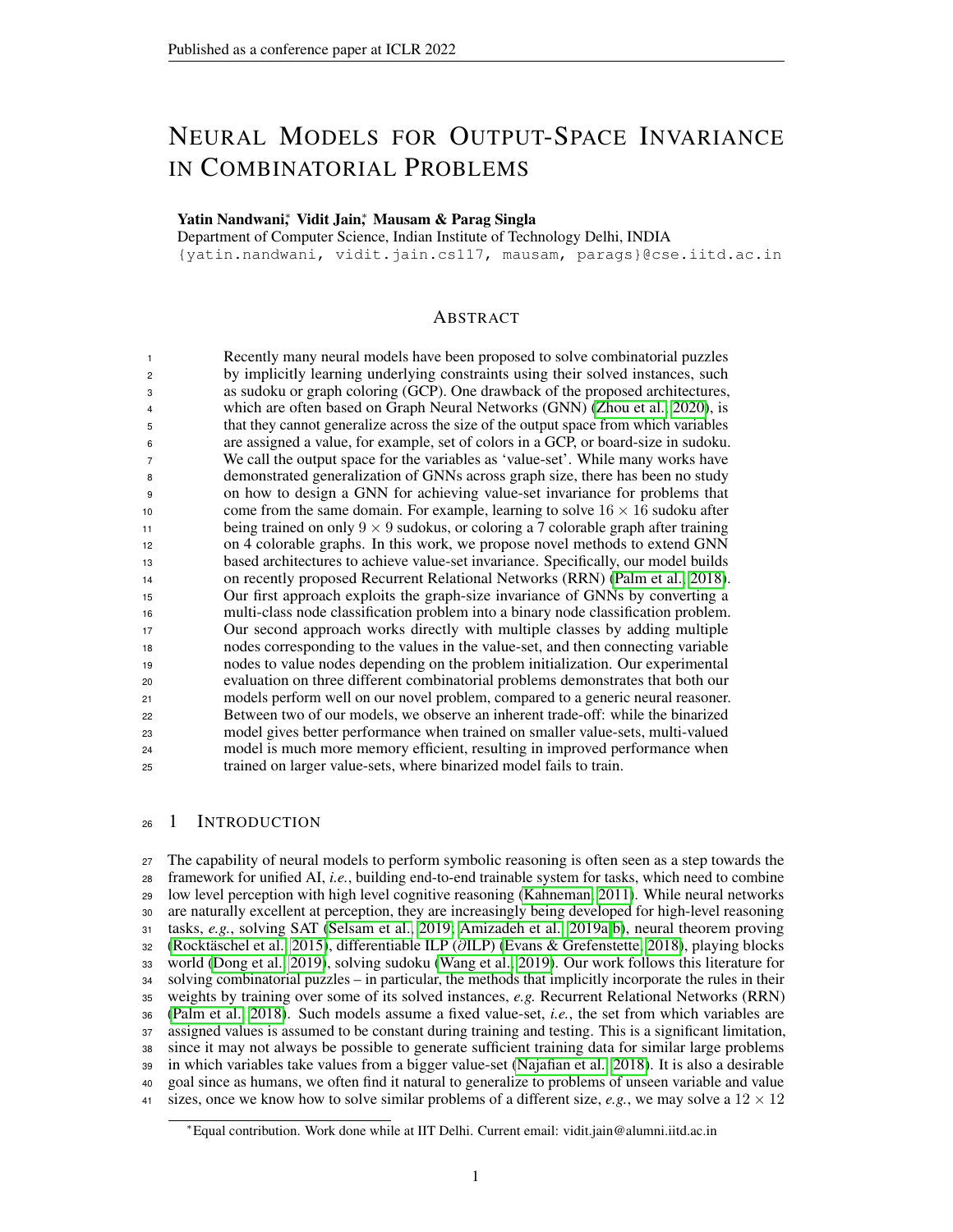42 sudoku after learning to solve a  $9 \times 9$  sudoku. We note that graph based models have been shown to generalize well on varying graph sizes, *e.g.*, finding a satisfying solution of a CNF encoding of a CSP with 100 Boolean-variables, after training on CNF encodings of CSPs with only 40 Boolean-variables [\(Selsam et al., 2019\)](#page-11-2). However, the model trained using CNF encoding of Boolean-CSPs cannot be used directly for a non-Boolean CSP in which variables take value from a different (larger) value-set.

 In response, we study value-set invariance in combinatorial puzzles from the same domain. To formally define a similar puzzle with variables taking values from a different value-set, we make use of *Lifted CSP* [\(Joslin & Roy, 1997\)](#page-10-3), a (finite) first-order representation that can be ground to CSPs of varying variable and value-set sizes. We note that even though we use Lifted CSPs to define value-set invariance, its complete specification is assumed to be unknown. Specifically, we do not have access to the constraints of the CSP, and thus neural SAT solvers like NeuroSAT [\(Selsam et al., 2019\)](#page-11-2) can not be used. While training, we only assume access to solved instances along with their constraint graph. We define our problem as: given solved instances and corresponding constraint graph of an unknown ground CSP with a value-set of size k, can we learn neural models that generalize to instances of 56 the same lifted CSP, but with a different value-set of size k' (typically  $k^7 > k$ )? An example task 57 includes training a model using data of  $9 \times 9$  Sudoku, but testing on a  $12 \times 12$  or a  $16 \times 16$  Sudoku. We build our solution using RRNs as the base architecture. They run GNN on the constraint graph, and employ iterative message passing in a recurrent fashion – the nodes (variables) are then decoded to obtain a solution. We present two ways to enhance RRNs for value-set invariance.

 *Binarized Model:* Our first model converts a multi-class classification problem into a binary classifi- cation problem by converting a multi-valued variable into multiple Boolean variables, one for each value in the value-set. The binarized constraint graph gets defined as: if there is an edge between two variables in original constraint graph, there are k edges between Boolean nodes corresponding to the same value and the same two variables in the new graph. In addition, all k Boolean variables, corresponding to a multi-valued variable, are connected with each other. This model naturally achieves value-set invariance. At test time, a larger value-set just results in a larger graph size. All GNN weights are tied, and because all the variables in the binarized model are Boolean, embeddings for binary values '0' and '1', trained at training time, are directly applicable at test time.

 *Multi-valued Model:* Our second model directly operates on the given multi-valued variables and the corresponding constraint graph, but introduces a *value node* for every value in the value-set. Each pre-assigned (unassigned) variable node is connected to that (respectively, every possible) value node. The challenge in this model is initializing value nodes at test time when  $k' > k$ . We circumvent this problem by training upfront  $k'$  or more value embeddings by randomly sub-selecting a k sized subset during each learning iteration. This random sub-selection exploits the symmetry of value-set elements across instances. During test time,  $k'$  of the learned embeddings are used.

 We perform extensive experimental evaluation on puzzles generated from three different structured CSPs: Graph Coloring (GCP), Futoshiki, and Sudoku. We compare two of our models with an NLM [\(Dong et al., 2019\)](#page-10-2) baseline – a generic neural reasoner, which either fails to scale or performs significantly worse for most test sizes used in our experiments. We also compare our two models along the axes of performance and scalability and discuss their strengths and weaknesses.

# 82 2 RELATED WORK

 This paper belongs to the broad research area of neural reasoning models, in which neural models learn to solve pure reasoning tasks in a data-driven fashion. Some example tasks include theorem [p](#page-10-4)roving [\(Rocktäschel et al., 2015;](#page-11-3) [Evans & Grefenstette, 2018\)](#page-10-1), logical reasoning [\(Cingillioglu &](#page-10-4) [Russo, 2019\)](#page-10-4), probabilistic logic reasoning [\(Manhaeve et al., 2018\)](#page-10-5), classical planning [\(Dong et al.,](#page-10-2) [2019\)](#page-10-2), probabilistic planning in a known MDP [\(Tamar et al., 2017;](#page-11-6) [Bajpai et al., 2018\)](#page-9-2), and our focus – combinatorial problems that are instances of an unknown constraint satisfaction problem. There are two main research threads within neural CSPs and SAT. First thread builds neural models

 for problems where the CSP constraints or SAT clauses are *explicitly* provided to the model. For example, NeuroSAT [\(Selsam et al., 2019\)](#page-11-2) and PDP [\(Amizadeh et al., 2019b\)](#page-9-1) assume that the CSP [i](#page-9-0)s expressed in a Conjunctive (or Disjunctive) Normal Form. Similarly, Circuit-SAT [\(Amizadeh](#page-9-0) [et al., 2019a\)](#page-9-0) uses the knowledge of exact constraints to convert a CSP into a Boolean Circuit. This

research has similarities with logical reasoning models like DeepProbLog [\(Manhaeve et al., 2018\)](#page-10-5),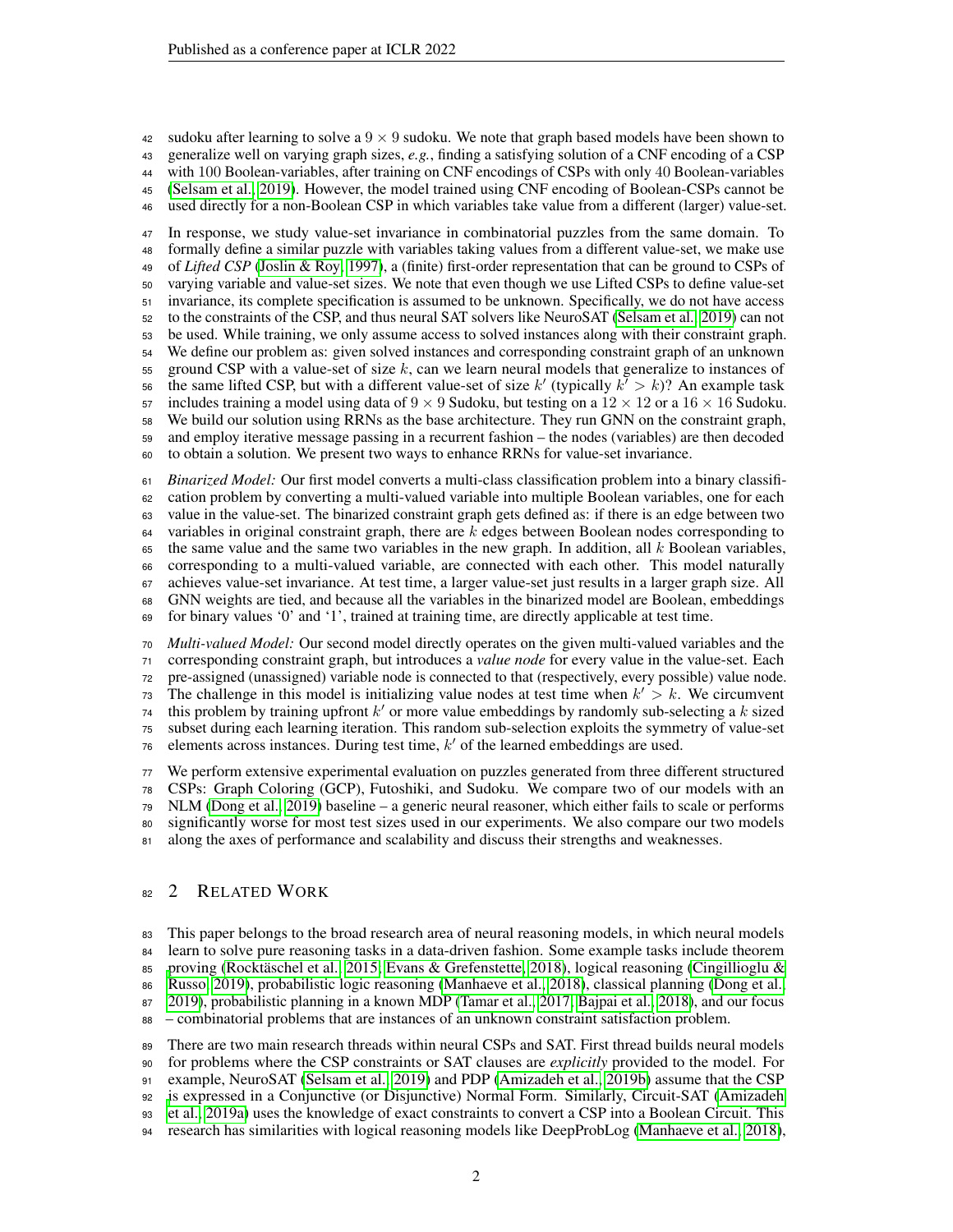and DeepLogic [\(Cingillioglu & Russo, 2019\)](#page-10-4), which require human designed rules for reasoning. Our work belongs to the second thread where the constraints or clauses are not provided explicitly, and only some underlying structure (e.g., Sudoku grid cell connectivity) is given along with training data. The intention is that the model not only learns to reason for the task, but also needs to learn the implicit semantics of each constraint. SATNET [\(Wang et al., 2019\)](#page-11-4) falls in this category – it formulates a learnable low-rank Semi-definite Program (SDP) relaxation for a given MAXSAT problem trained via solved SAT problems. Similarly, Recurrent Relational Networks (RRN) [\(Palm et al., 2018\)](#page-11-1) use recurrent message passing graph neural network to embed the variables of the unknown CSP, and the relationship between them, in a latent vector space and finally assign a value to each variable based on its embedding. Both these works assume a fixed number of variables that remains unchanged across training and test. While we build on RRNs, we substantially extend the formalism to study value-set invariance. Formally, our work can be seen as solving a (finite) first-order formulation of the CSP, called *Lifted* CSP [\(Joslin & Roy, 1997\)](#page-10-3), which can be grounded to CSPs with varying number of variables and values. To our knowledge, there is relatively limited prior work on neural models that can generalize to variable-sized instances of an underlying first order reasoning task – one related approach builds neural models for First-order MDPs [\(Garg et al., 2020\)](#page-10-6).

 Finally, there has been a long history of work dedicated to learning rules or constraints from training [d](#page-10-1)ata using Inductive Logic Programming [\(Lavrac & Raedt, 1995;](#page-10-7) [Friedman et al., 1999\)](#page-10-8). [Evans &](#page-10-1) [Grefenstette](#page-10-1) [\(2018\)](#page-10-1) propose differentiable neural relaxation of ILP (∂ILP). Neural Logic Machines (NLM) [\(Dong et al., 2019\)](#page-10-2) is another framework that learns lifted rules, shown to be more scalable than ∂ILP. It allows learning of first-order logic rules expressed as Horn Clauses over a set of predicates. Learning of first-order rules makes NLM amenable to transfer over different CSP sizes [\(Nandwani et al., 2021\)](#page-11-7), and are thus directly comparable to our work. The main challenge of such approaches is that they fail to scale to the size of the problems considered in this work. In our experiments, we compare our methods against both deep and shallow versions of NLM. Note that our work relies on the assumption that GNNs generalize across graph sizes. [Yehudai et al.](#page-11-8) [\(2021\)](#page-11-8) study the scenarios under which this assumption may not hold. We discuss the details in the appendix.

# <span id="page-2-0"></span>122 3 PRELIMINARIES AND PROBLEM DEFINITION

 A combinatorial puzzle can be thought of as a grounded CSP and to formally define a puzzle from the same domain but a larger value-set, we resort to the notion of '*Lifted CSPs*' that represent an abstraction over multiple ground CSPs of the same type. A lifted CSP does not include a specific set of variables and values; instead, it operates in terms of variable and value *references* that can be instantiated with all ground variables and values in a ground CSP. This makes them amenable to instantiate CSPs or puzzles with varying number of variables as well as values. We define a 129 Lifted CSP  $\mathcal{L}_C$  as a three tuple  $\langle \mathcal{P}, \mathcal{R}, \mathcal{C} \rangle$ .  $\mathcal{P}$  is a set of predicates: a predicate  $p \in \mathcal{P}$  represents 130 a Boolean function from the set of its arguments, which are variable references. Similarly,  $\mathcal{R}$  is 131 a set of relations over value space – a  $r \in \mathcal{R}$  reprents a Boolean function over arguments that 132 are value references. A predicate (or a relation) with its arguments is called an atom.  $\mathcal C$  is a set of lifted constraints, constructed by applying logical operators to atoms – they are interpreted as universally quantified over all instantiations of variable and value references. Finally, Lifted CSP uses a special unary function Value, whose argument is a variable reference and evaluates to a value 136 reference. As an example, a lifted CSP for Sudoku may have a  $\mathcal{P} = \{\text{Nbr}\}\$ for whether two cells are 137 in same row, column or box,  $\mathcal{R} = \{ \text{Neq} \}$ , representing two values are unequal, and a lifted constraint:  $Nbr(c_1, c_2) \rightarrow Neg(Value(c_1), Value(c_2)).$ 

139 A lifted CSP  $\mathcal{L}_C$  yields a ground CSP C, given a set of variables  $\mathcal{O}$ , and a set of values  $\mathcal{V}$ , and a complete instantiation of all predicates and relations over this set (e.g., in Sudoku, the number of cells, possible values, and which cells are neighbors and which are not). The ground constraints are constructed by instantiating lifted constraints over all variables and values. A (satisfying) solution, y, 143 of a CSP refers to a complete specification of Value:  $\mathcal{O} \to \mathcal{V}$  function, such that all the constraints 144 are satisfied. We are often given a partial (satisfying) solution,  $x -$  an assignment of values to a subset 145 of variables  $\mathcal{O} \subseteq \mathcal{O}$  and the goal is to output y, such that y agrees with x for the subset  $\mathcal{O}$ .

146 Given a ground CSP C, the *Constraint Graph*,  $G_C = (N_C, E_C)$ , is constructed by having each variable in the CSP represent a node in the graph and introducing an edge between two nodes  $n_1^C, n_2^C$ 

iff the corresponding variables appear together in some constraint. The edges in the constraint graph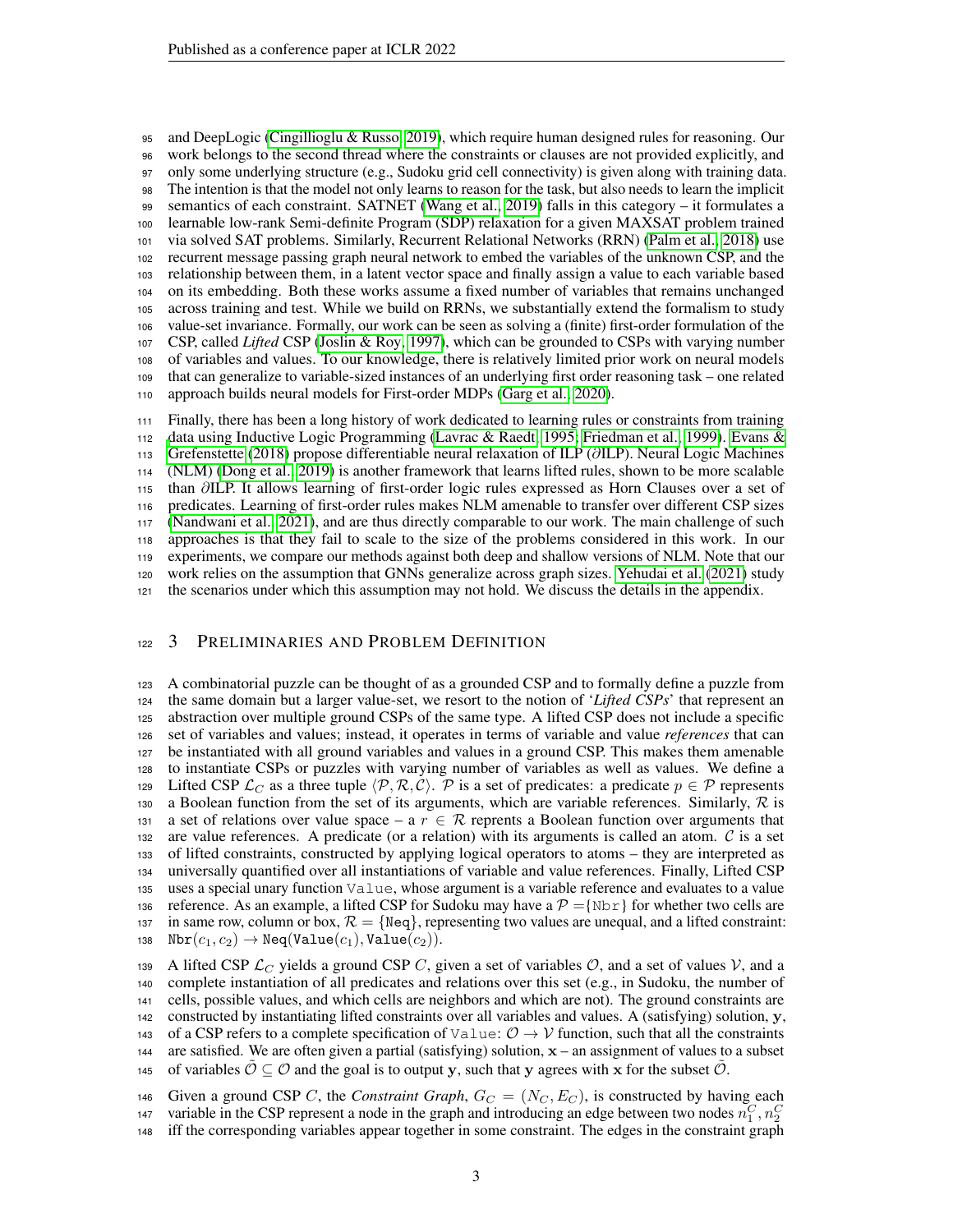<sup>149</sup> are typed based on the identity of the lifted constraint from which it comes. Note that there could 150 be multiple edges between nodes  $n_1^C$ ,  $n_2^C$  in  $G_C$ , if these nodes appear together in more than one 151 constraint. We embed the knowledge about relations between values in  $V$  in the form of another 152 graph, called *Relation Graph*,  $G_R = (N_R, E_R)$ , where there is a node for every value in the set  $V$ , 153 and there is a (directed) edge between nodes corresponding to  $v_l$ ,  $v_l'$  depending on whether  $r(v_l, v_{l'})$ 154 is true or not, for every  $r \in \mathcal{R}$ . Similar to  $G_C$ , this graph can also have multi-edges between two <sup>155</sup> pairs of nodes, if more than one relationship holds between the corresponding values.

156 **Problem Definition:** To achieve value-set invariance, our goal is to train a model  $M_{\Theta}$  on training 157 data from an unknown ground CSP C (with variables  $\mathcal O$  and value-set  $\mathcal V$ ) obtained from an unknown 158 lifted CSP  $\mathcal{L}_C$ , and test it on an arbitrary ground CSP  $C'$  from the same lifted CSP (with variables 159  $O'$  and value-set  $V'$ ), where  $|V| \neq |V'|$ . Formally, we are given training data D as a set of tuples 160  $\{((\mathbf{x}^i, G_{C^i}), \mathbf{y}^i)\}_{i=1}^M$ , along with a relationship graph  $G_R$  encoding relations between values in the 161 value-set V. Here,  $\mathbf{i}^{th}$  instance denotes a partial and corresponding complete solution for  $C^i$ . We note that explicit form of the constraints in  $\tilde{C}^i$  or  $\mathcal{L}_C$  are not available, only the graphs are given to the 163 model. Our goal is to learn model  $M_{\Theta}$ , such that given graphs  $G_{C'}$  and  $G_{R'}$ , and a partial solution 164  $x'$  (for CSP C'):  $M_{\Theta}(x') = y'$ , only if y' is a corresponding complete solution for x'. Note that in 165 one of our models, we will additionally assume that  $\max |\mathcal{V}'|$ , denoted as  $k_{\max}$ , is known to us at <sup>166</sup> training time, which we argue is a benign assumption for most practical applications.

### 167 4 MODELS DESCRIPTION

 We propose two models for value-set invariance: the *Binarized Model*, and the *Multi-valued Model*. In each case, we assume the training data is provided in 171 the form  $D = (\{(\mathbf{x}^i, G_{C^i}), \mathbf{y}^i\}_{i=1}^M, G_R)$  as described 172 in Section [3.](#page-2-0) Let  $V$  and  $V'$  denote the value-sets at train and test time, with cardinality  $k, k'$ , respectively. For each model, we first present a high level intu- ition, followed by description of: (a) Construction of Message Passing Graph (b) Message Passing Rules (c) Loss Computation, and finally (d) Prediction on a problem with larger value-set.

#### <span id="page-3-2"></span><sup>179</sup> 4.1 BINARIZED MODEL

 Intuition behind our Binarized Model comes directly from the 'sparse encoding' of a discrete CSP into a SAT formula [\(de Kleer, 1989;](#page-10-9) [Walsh, 2000\)](#page-11-9), in which 183 assignment of a value  $v \in V$  to any variable  $\mathbf{x}[\mathbf{j}] \in$   $\circ$  is encoded by a Boolean variable that represents  $\mathbf{x}[\mathbf{j}] == v$ . Such an encoding converts a single multi-

<span id="page-3-1"></span>

Figure 1: An example Futoshiki Puzzle of size  $3 \times 3$  and the corresponding graphs. A value of −1 indicates an unassigned variable. Black and red edges are Constraint and Relation edges respectively. The digits 5, 7, 1 in square boxes represent a random 3 permutation of  $k_{\text{max}}$ , used in multi-valued model for initialization of node embeddings.

[1](#page-3-0)86 valued variable into multiple Boolean valued variables.<sup>1</sup> We convert a Constraint Graph (fig. [1\)](#page-3-1) with nodes representing multi-valued variables (yellow nodes), into a Binary Graph (fig. [1\)](#page-3-1) with 188 Boolean nodes (blue nodes). This creates a  $|N_C| \times k$  grid of Boolean nodes, with a row representing a variable, a column representing a value and a grid cell (a Boolean node) representing assignment of a particular value to a particular variable. Such a graph can easily represent relationship between the values as well (horizontal red edges), thereby encapsulating the information present in the Relation Graph (fig. [1\)](#page-3-1). We use this Binary Graph for message passing.

<sup>193</sup> Construction of Message Passing Graph: We denote the *Message Passing Graph (MPG)* by 194  $G = (N, E)$  with the set of nodes N and set of edges E, constructed as follows: **Nodes:** For each 195 node  $n_j^C \in N_C$  in the Constraint Graph (fig. [1,](#page-3-1) yellow nodes), we construct k binary valued nodes, 196 denoted as  $n_{j,1}, n_{j,2} \cdots n_{j,k}$  in N (blue nodes in Binary Graph). Edges: We construct two categories <sup>197</sup> of edges in G. The first category of edges are directly inherited from the edges of the constraint 198 graph  $G_C$  (black vertical edges), with k copies created due to binarization. Edge type is same as in the original constraint graph and is denoted by q. Formally, for every edge,  $e^C(j,j) \in E_C$ , where

<span id="page-3-0"></span><sup>&</sup>lt;sup>1</sup>There is an alternative encoding scheme called 'compact encoding'. It is discussed in the appendix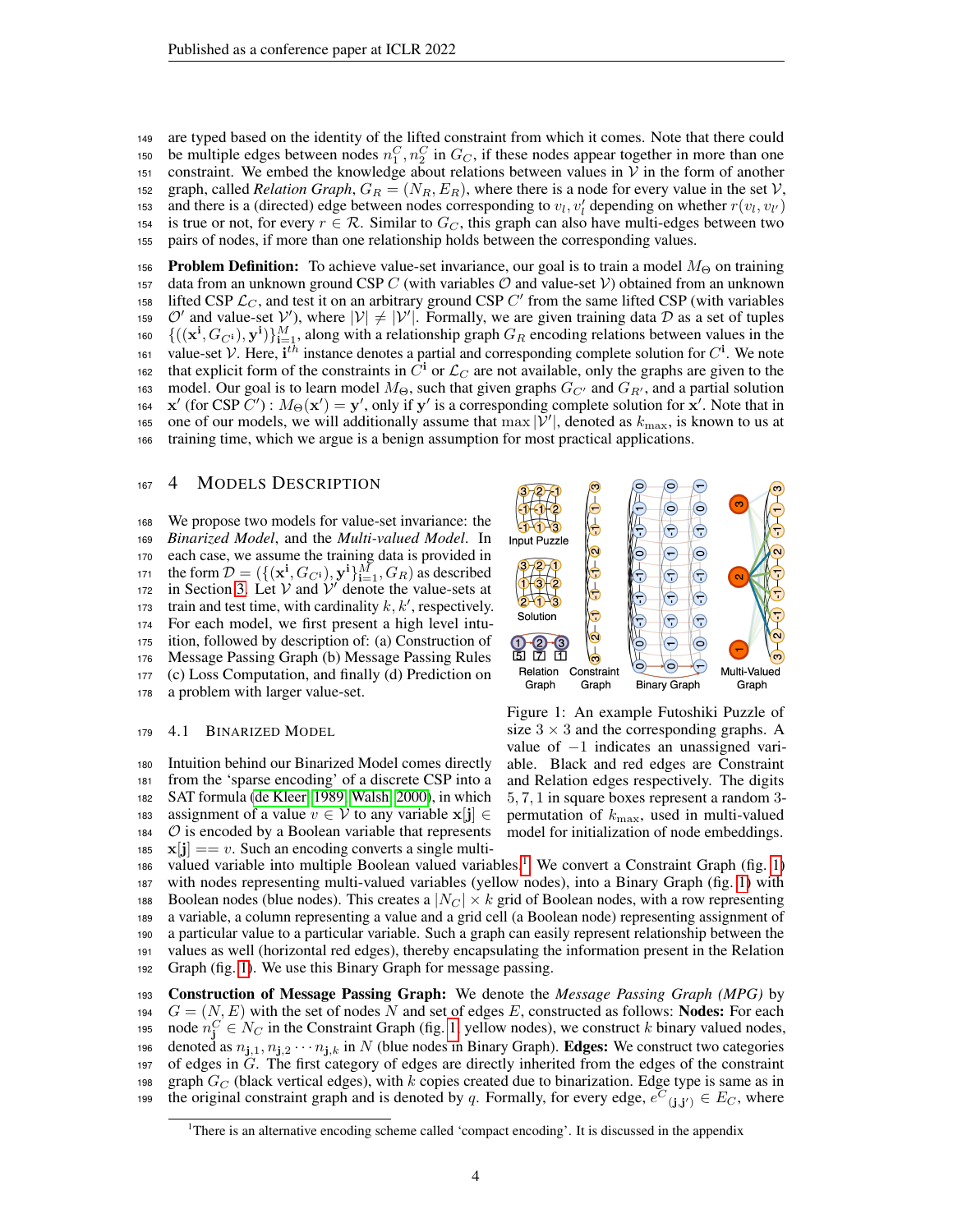$e^C_{(j,j')}$ .typ $e = q$ , we introduce k edges denoted as  $e^q$ 200  $e^C_{(j,j')}$ .  $type = q$ , we introduce k edges denoted as  $e^q_{(j1,j')},$  i.e., there is an edge between every pair 201 of nodes,  $n_{j,l}$  and  $n_{j',l}$ ,  $1 \le l \le k$ . We refer to them as *Constraint Edges*. The second category of 202 edges encode the information from the Relationship Graph  $G_R$  into the MPG, with  $|N_C|$  copies of it created, one for each variable. For every edge  $e^{R}(I,I') \in E_R$  with edge type r, create an edge  $e^{r}(I,J')$ 203 204 with type r between every pair of binary nodes  $n_{j,l}$  and  $n_{j,l'}$ ,  $1 \le j \le |N_C|$  (*e.g.*, red edges encoding 205 *less-than* relation between value pairs  $(1, 2), (2, 3)$  and  $(1, 3)$ ). We refer to them as *Relational Edges*.

 Recurrent Message Passing: Once MPG has been constructed, we follow recurrent message passing rules, with weights shared across layers, similar to RRNs [\(Palm et al., 2018\)](#page-11-1) with some 208 differences. For each node  $n_{1,1}$  in the graph, we maintain a hidden state  $h_t(n_{1,1})$ , which is updated at each step t based on the messages received from its neighbors. This hidden state is used to compute the probability of a binary node taking a value of 1. Since we use sparse encoding, only the node with 211 maximum probability amongst the k binary nodes  $n_{j,1}$ ;  $1 \leq l \leq k$ , corresponding to multi-valued variable  $x[j]$ , is assigned a value 1, at the end of message passing. We give the details of message passing and state update function in appendix. Next, we discuss how the nodes are initialized before message passing starts, followed by the details of loss computation.

215 Initialization: Irrespective of the size of value-set V or vertices  $N_C$ , there are 3 learnable embeddings 216 (u[0], u[1] and u[−1]) for initialization: two for binary values 0 and 1, and one for value  $-1$  repre-217 senting unassigned nodes. All k nodes corresponding to an unassigned variable  $x[j]$  are initialized 218 with  $u[-1]$ , *i.e.*, whenever  $\mathbf{x}[\mathbf{j}]$  is NULL (yellow nodes with  $-1$ ),  $u_0(n_{\mathbf{i},\mathbf{l}}) = u[-1]$ ,  $\forall v_1 \in \mathcal{V}$ , where 219  $u_0$  represents initial embedding function. On the other hand, if  $\mathbf{x}[j]$  is preassigned a value  $v_i$ , then 220  $u_0(n_{\mathbf{j},1}) = u[0], \forall v_1 \neq v_{\hat{1}}$ , and  $u_0(n_{\mathbf{j},\hat{1}}) = u[1]$ . *E.g.*, variable corresponding to the binary nodes in 221 1st row has a preassigned value of  $\langle 3 \rangle$ , consequently, binary nodes in 1st and 2nd column of the 1st 222 row are initialized with  $u[0]$ , and binary node in the 3rd column of 1st row, which corresponds to assignment 'x[1] = 3', is initialized with u[1]. Lastly, the hidden state,  $h_0(n_{1,1})$ , of each node,  $n_{1,1}$ , 224 is initialized as a 0 vector,  $\forall j, \forall v_1$ .

225 Loss Computation: The Binary Cross Entropy (BCE) loss for each node  $n_{1,1}$  is computed w.r.t. its 226 target,  $\tilde{\mathbf{y}}[j, l]$ , which is defined as 1 whenever  $\mathbf{y}[j] = l$  and 0 otherwise. At each step  $t \in \{1 \dots T\}$ , 227 we can compute the probability  $Pr(n_{1,1}.v = 1; \Theta)$  of classifying a node  $n_{1,1}$  as 1 by passing its 228 hidden state through a learnable scoring function s, *i.e.*,  $Pr_t(n_1, v = 1; Θ) = σ(s(h_t(n_1, 1))),$ example 229 where  $\sigma$  is the standard Sigmoid function. Here,  $n_{j,1}$  and  $v$  denotes the value that node  $n_{j,1}$  can 230 take and belongs to the set  $\{0, 1\}$ . Loss at step t is the average BCE loss across all the nodes: 231  $\frac{1}{|N|} \sum_{n_{\mathbf{j},\mathbf{l}} \in N} \tilde{\mathbf{y}}[\tilde{\mathbf{j}},\mathbf{l}] \log Pr_t(n_{\mathbf{j},\mathbf{l}}.v = 1;\Theta) + (1 - \tilde{\mathbf{y}}[\mathbf{j},\mathbf{l}]) \log Pr_t(n_{\mathbf{j},\mathbf{l}}.v = 0;\Theta)$ . Like [Palm et al.](#page-11-1) 232 [\(2018\)](#page-11-1), we back-propagate through the loss at every step  $t \in \{1...T\}$  as it helps in learning a con-<sup>233</sup> vergent message passing algorithm. During training, the objective is to learn the 3 initial embeddings  $2^{34}$  u[−1], u[0], u[1], functions used in message passing and state update, and the scoring function s.

235 Prediction on a problem with larger size of value-set: While testing, let the constraint and relation 236 graph be  $G_{C'}$  and  $G_{R'}$  with  $n'$  and  $\bar{k}'$  nodes respectively. Let  $x'$  be a partial solution, with  $n'$  variables 237 x'[j], each taking a value from value-set  $V'$  of size k'. As described above, we create a graph G' with 238  $n'\tilde{k}'$  nodes, run message passing for T steps, and for each variable  $\mathbf{x}'[j]$ , compute the  $k'$  probabilities, 239 one for each of the k' nodes  $n_{j,l} \forall l \in \mathcal{V}'$  corresponding to the variable  $x'[j]$ , which is assigned the <sup>240</sup> value corresponding to maximum probability, *i.e.*,  $\hat{\mathbf{y}}[\mathbf{j}] = \arg \max_{\mathbf{i} \in \mathcal{V}'} Pr_T(n_{\mathbf{j},\mathbf{i}}.v = 1; \Theta)$ .

#### <sup>241</sup> 4.2 MULTI-VALUED MODEL

<sup>242</sup> Multi-valued model differs from the binarized model by avoiding binarization of nodes, and instead <sup>243</sup> explicitly adding *Value Nodes* in the message passing graph, one for each value in the value-set. 244 The message graph consists of two components: (a) A Graph  $G = (N, E)$  to represent constraints 245 inherited from the constraint graph  $G_C = (N_C, E_C)$  (b) A Graph  $\tilde{G} = (\tilde{N}, \tilde{E})$  to represent relations 246 inherited from the relationship graph  $G_R = (N_R, E_R)$ . We refer to G as *Constraint Message Passing Graph* (CMPG), and G˜ <sup>247</sup> as *Relationship Message Passing Graph* (RMPG). Message passing on 248 RMPG first generates desired number of embeddings (upto  $k_{\text{max}}$ ), one for each of the value nodes. <sup>249</sup> This is followed by message passing on CMPG which uses the embeddings of the value nodes <sup>250</sup> generated by RMPG and computes embeddings for each variable node. Finally, the variable nodes <sup>251</sup> are classified based on the similarity of their embedding with the embeddings of the value nodes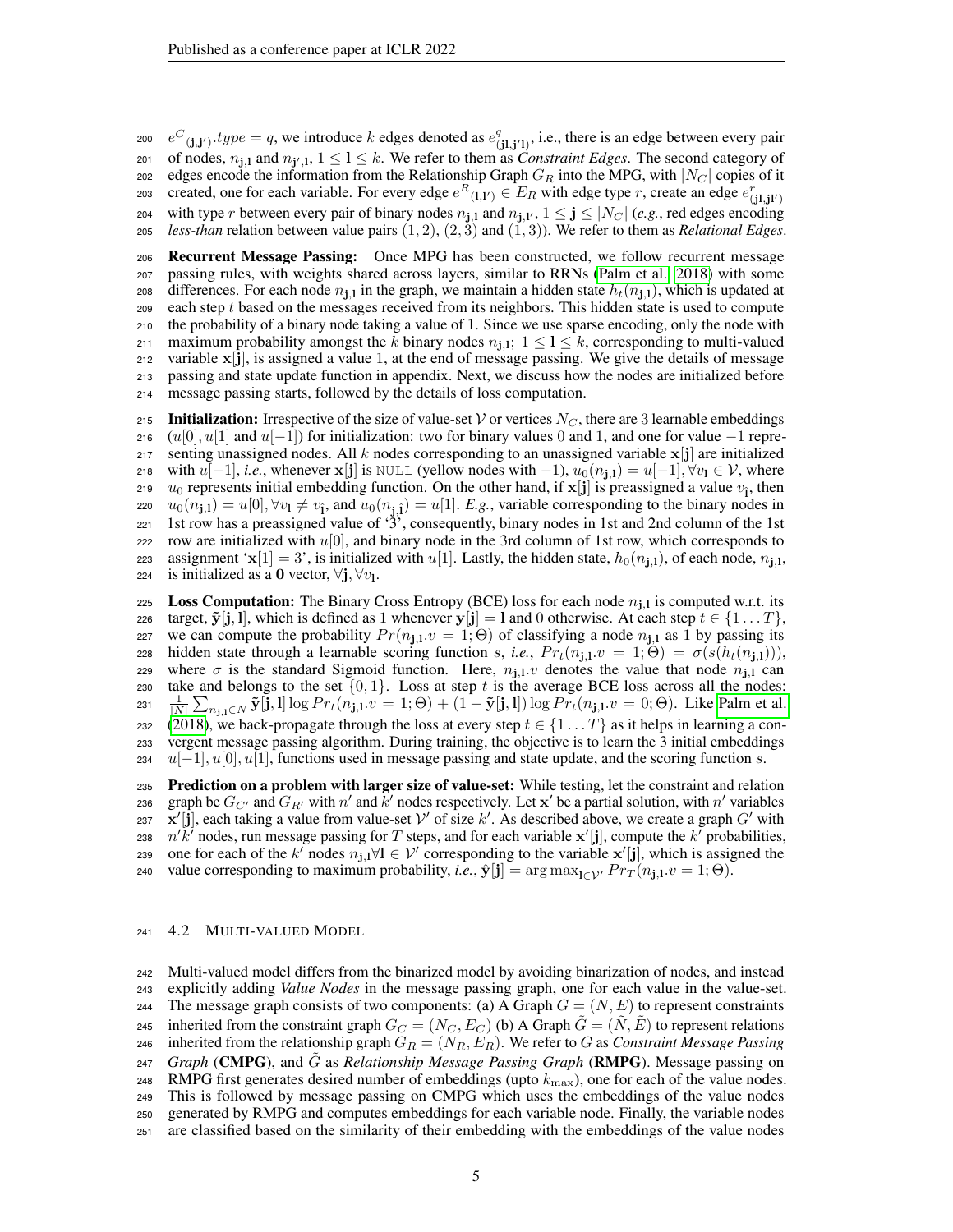252 computed by RMPG. Learning to generate upto  $k_{\text{max}}$  embeddings from training samples with only  $k \ll k_{\text{max}}$ ) values in the value-set is the main technical challenge that we address in this model.

254 Construction of CMPG: Nodes: For each node  $n_j^C \in N_C$  in the constraint graph, we construct 255 a k-valued node, denoted as  $n_i \in N$ . Total number of such nodes constructed is  $|N_C|$ . We refer <sup>256</sup> to these as *Variable Nodes* (yellow nodes in Multi-Valued Graph in fig. [1\)](#page-3-1). Additionally, for each 257 value  $v_1 \in V$  in the value-set, we create a node, denoted as  $n_1^v \in N$ . Total number of such nodes 258 constructed is  $|V|$ . We refer to these as *Value Nodes* (orange nodes). **Edges:** For every edge,  $e^C(i,j') \in E_C$ , where  $e^C(j,j')$  *type* = q, we introduce an edge denoted as  $e^q$ 259  $e^C(j, j') \in E_C$ , where  $e^C(j, j')$  *type* = q, we introduce an edge denoted as  $e^q_{(j, j')}$  with type q. These <sup>260</sup> edges are directly inherited from the constraint graph. We refer to these as *Constraint Edges* (black <sup>261</sup> edges). Additionally, to indicate the pre-assignment of values to the variables in x, we introduce new edges connecting value nodes to appropriate variable nodes. Whenever  $\mathbf{x}[\mathbf{j}] = v_{\mathbf{l}}$ , add an edge,  $e_{(\mathbf{j},\mathbf{l})}^a$ 262 263 between variable node  $n_j$  and value node  $n_l^v$  (blue edges). If  $\mathbf{x}[j]$  is NULL, *i.e.*, unassigned, then add 264 k edges,  $e_{(j,1)}^{\bar{a}}$ ,  $\forall v_1 \in V$ , connecting the variable node  $n_j$  with all k value nodes  $n_l^v$  (e.g., green edges <sup>265</sup> connecting orange value node '2' to all '-1' variable nodes). We refer to them as *Assignment Edges*.

266 Construction of RMPG: Nodes: For each value  $v_1 \in \mathcal{V}$ , create a node denoted as  $\tilde{n}_1^v \in \tilde{N}$  (purple 267 nodes in Relation Graph in fig. [1\)](#page-3-1). Total number of such nodes constructed is  $|V|$ . We refer to these 268 as *Value Nodes*. **Edges:** For every pair of value nodes,  $\tilde{n}_1^v$  and  $\tilde{n}_1^v$ , introduce an edge  $\tilde{e}_{(1,1')}^r$  with type 269 r if  $r(v_1, v_{1'})$  holds based on the relationship graph  $G_R$ , i.e.,  $e^R_{(1,1')} \in E_R$  with edge label r (red <sup>270</sup> edges). These edges are defined for relations that exist between values in the value-set.

271 Achieving Value-set Invariance: A key question arises here: why do we need to construct a separate  $272$  RMPG (G)? Why not embed relevant edges in CMPG (G), as done for the binarized model? The <sup>273</sup> answer lies in realizing that we represent each value in the value-set explicitly in the multi-valued <sup>274</sup> model, unlike the binarized model. Hence, our model needs to learn representation for each of them <sup>275</sup> in the form of value node embeddings. Further, to generalize we need to learn as many embeddings 276 as there are values in the largest test value-set, i.e.,  $k_{\text{max}} = \max |\mathcal{V}'|$ . We achieve this by randomly 277 sub-selecting a k-sized set from  $\{1 \dots k_{\text{max}}\}$  and permuting the chosen subset for each training <sup>278</sup> example in a given mini-batch, and then computing the 'relationship-aware' embeddings from this <sup>279</sup> permuted subset through message passing in RMPG. The 'relationship-aware' embeddings are then <sup>280</sup> used to initialize the value nodes (orange nodes) during message passing in CMPG. For instance, 281 if the permutation obtained is  $\{w_1, \dots, w_l, \dots, w_k\}$ , where  $\forall 1, 1 \leq w_1 \leq k_{\text{max}}$ , then embedding 282 for the value node  $\tilde{n}_1^v$  in  $\tilde{G}$  is initialized by  $w_1^{th}$  learnable embedding (*e.g.*, purple nodes for values <sup>283</sup> '1', '2', and '3' are initialized by the 5th, 7th, and 1st learnable embedding, respectively). After 284 message passing on  $\tilde{G}$ , the 'relationship-aware' embedding of  $\tilde{n}_1^v$  (purple node) is used to initialize 285 the embedding for value node  $n_1^v$  (orange node) in G. This elegant process is able to train all the  $k_{\text{max}}$ 286 embeddings by simply using the training data corresponding to  $\mathcal V$ , and the corresponding relationship <sup>287</sup> information. Since these relationship aware embeddings need to be pre-computed before they can be <sup>288</sup> passed to the downstream constraint processing, we construct two different message passing graphs, <sup>289</sup> one for computing relationship-aware embeddings and one for constraint handling.

<sup>290</sup> Recurrent Message Passing on RMPG: Rules of message passing and hidden state updates at 291 every step t are similar to RRN in [Palm et al.](#page-11-1) [\(2018\)](#page-11-1) and defined in detail in the appendix. After 292 updating the hidden states for total  $\tilde{T}$  steps, the final embeddings,  $\tilde{h}_{\tilde{T}}(\tilde{n}_1^v)$   $\forall v_1 \in \mathcal{V}$ , are used as <sup>293</sup> 'relationship-aware' embeddings for initializing the input features (embeddings) of the nodes in  $294$  CMPG G. We now discuss the initialization of the value nodes before message passing in RMPG.

295 Initialization: There are a total of  $k_{\max}$  learnable embeddings,  $\tilde{u}[l'], 1 \leq l' \leq k_{\max}$ , out of which any 296 k are randomly chosen for initializing the nodes in RMPG. *e.g.*,  $\tilde{u}[5], \tilde{u}[7], \tilde{u}[1]$  are chosen to initialize 297 the purple value nodes '1', '2', and '3' in Relation Graph in fig. [1.](#page-3-1) Formally, for each input  $x$ , select 298 a k-permutation,  $\mathcal{P}_x$ , of  $k_{\max}$ . Initialize the embedding of  $\tilde{n}_1^v$  in  $\tilde{G}$  with  $\tilde{u}[\mathcal{P}_x[1]]$ ,  $\forall 1 \in \{1 \dots k\}$ . 299 Initialize the hidden state,  $\tilde{h}_0(\tilde{n}_1^v), \forall \tilde{n}_1^v \in \tilde{N}$  with a 0 vector.

 Recurrent Message Passing on CMPG: Message passing on CMPG updates the hidden state,  $h_t(n_i)$ , of each variable node  $n_i$  for a total of  $T$  ( $t < T$ ) steps using the messages received from its neighbors. The details are similar to message passing in binarized model and are discussed in the appendix. Below we describe the initialization of node embeddings followed by computation of loss.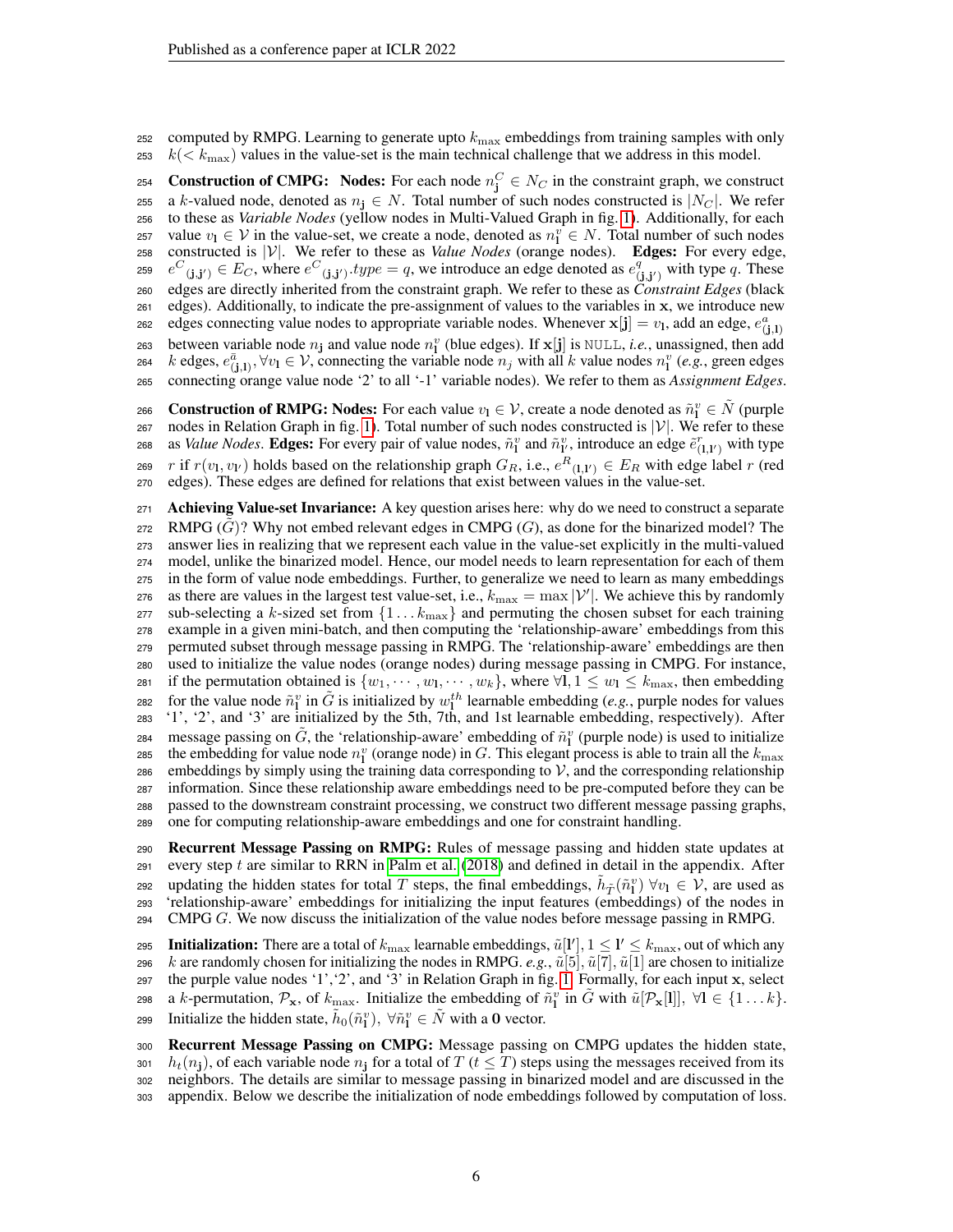| <b>Board Accuracy</b> |              |              |              |                           |              |               |               |  |
|-----------------------|--------------|--------------|--------------|---------------------------|--------------|---------------|---------------|--|
|                       |              | ⇁            | 8            | Q                         | 10           | 11            | 12            |  |
| <b>NLM15</b>          | 73.37 (1.34) | 56.98 (1.47) | 48.71 (1.96) | $\overline{44.16}$ (1.72) | 37.54(2.74)  | 32.50(2.84)   |               |  |
| <b>NLM30</b>          | 85.72 (0.39) | 69.61(0.57)  | 63.52(1.20)  | 60.73(1.29)               | 55.94 (0.85) |               |               |  |
| <b>MV</b>             | 99.62 (0.18) | 90.18(2.38)  | 71.58 (4.66) | 54.85 (6.89)              | 38.51 (5.62) | 24.18 (4.49)  | 11.97 (5.54)  |  |
| <b>BIN</b>            | 99.86 (0.01) | 97.92(1.27)  | 93.39 (4.08) | 89.39 (6.03)              | 83.48 (10.7) | 76.14 (15.83) | 68.15 (22.08) |  |
|                       |              |              |              | <b>Pointwise Accuracy</b> |              |               |               |  |
| <b>NLM15</b>          | 96.72 (0.16) | 93.9(0.26)   | 93.43 (0.26) | 93.86(0.28)               | 94.07 (0.29) | 94.29 (0.31)  | ٠             |  |
| <b>NLM30</b>          | 97.88 (0.05) | 95.32(0.10)  | 95.09 (0.14) | 95.48 (0.08)              | 95.68 (0.03) |               |               |  |
| <b>MV</b>             | 99.91 (0.03) | 98.84 (0.24) | 97.09 (0.46) | 96.07(0.60)               | 95.17 (0.53) | 94.52 (0.41)  | 93.99 (0.60)  |  |
| <b>BIN</b>            | 99.97 (0.00) | 99.63(0.13)  | 99.02(0.37)  | 98.60(0.47)               | 98.23 (0.68) | 97.85 (0.98)  | 97.66(1.31)   |  |

<span id="page-6-1"></span>Table 1: Futoshiki: Mean (Std. dev.) of Board and Pointwise accuracy on different board sizes. MV and BIN correspond to Multi-valued Model and Binarized Model, respectively.

304 Initialization: We initialize the embedding of value nodes (orange nodes),  $n_1^v$  in G, using the 305 final 'relationship-aware' embeddings,  $\tilde{h}_{\tilde{T}}(\tilde{n}_1^v)$ , of  $\tilde{n}_1^v$  (purple nodes) in  $\tilde{G}$ . The variable nodes <sup>306</sup> that are preassigned a value (non-zero yellow nodes) in x, are initialized by the embedding of  $\text{for}$  the corresponding value node, *i.e.*, if  $\mathbf{x}[j] = 1$ , then  $n_j$  is initialized with the 'relationship-aware' 308 embedding,  $\tilde{h}_{\tilde{T}}(\tilde{n}_1^v)$ , of  $\tilde{n}_1^v$ . The embedding of nodes corresponding to the unassigned variables 309 ('-1' yellow nodes) are initialized by the average,  $(1/k)\sum_{v_1\in\mathcal{V}}\tilde{h}_{\tilde{T}}(\tilde{n}_1^v)$ , of all 'relationship-aware' 310 embeddings. Initialize hidden state  $h_0(n_j)$  of each variable node  $n_j$  with a 0 vector.

311 Loss Computation: For each variable represented by node  $n_j$ , the ground truth value y[j] acts  $312$  as the target for computing standard Cross Entropy Loss. The probabilities over  $\mathcal V$  are computed 313 as follows: At step t, a scoring function, s, computes a score,  $s(h_t(n_j), h_t(n_l^v))$ , for assigning 314 a value  $v_1 \in V$  to a variable  $n_i$  based on the hidden state of corresponding value and variable 315 nodes. For each variable node, a  $Softmax$  converts these scores into probabilities over the values 316  $v_1 \in V$ , *i.e.*,  $Pr(n_j.v = v_1) = Softmax(s(h_t(n_j), h_t(n_l^v))), \forall v_1 \in V$ , where,  $n_j.v \in V$  denotes 317 the value that node  $n_j$  can take. Loss at step t is nothing but the average over variable nodes: 318  $L_t = -\frac{1}{|N|} \sum_{n_j \in N} \log Pr(n_j \cdot v = y[j])$ . To ensure that the multi-valued model learns different <sup>319</sup> embeddings for each value in the value-set, we add an auxiliary loss term, corresponding to the total 320 pairwise dot product (similarity) of any two embeddings, before and after message passing in  $\ddot{G}$ . We  $321$  call it *Orthogonality Loss*. Its weight,  $\alpha$ , is a hyper-parameter.

322 Prediction on a problem with larger size of value-set: For a puzzle with larger value-set,  $V'$ , a 323 bigger RMPG is created, whose  $k'$  nodes are initialized with the (learnt) first  $k'$  embeddings. Unlike  $324$  training, we always choose first  $k'$  embeddings to avoid randomness during testing. Prediction is 325 made using the probabilities at the last step T, *i.e.*,  $\hat{\mathbf{y}}[\mathbf{j}] = \arg \max_{v_1 \in \mathcal{V}'} Pr(n_{\mathbf{j}}.v = v_1)$ .

326 Relative Comparison: In the binarized model, the constructed graph G has  $k|N_C|$  nodes and at 327 least  $k|E_C| + |N_C|k(k-1)/2$  edges due to binarization. This increases the graph size by a factor of at least k. As a result, we soon hit the memory limits of a GPU while training the binarized model with bigger problems. The model also needs significantly more inference time due to its bigger size. On the other hand, multi-valued model, while being compact in terms of its representation, needs to learn additional embeddings, for a speculative size of value-set during testing. This poses additional requirement on the model both in terms of representation, and learning, possibly affecting the quality of generalization. While this is a simple analytical understanding of the possible merits of the two models, we examine experimentally the impact of these issues on real datasets.

# 335 5 EXPERIMENTS

 The goal of our experiments is to evaluate the effectiveness of our two proposed methods for achieving [v](#page-10-2)alue-set invariance. We compare our models with a generic neural constraint learner, NLM [\(Dong](#page-10-2) [et al., 2019\)](#page-10-2). <sup>[2](#page-6-0)</sup> We experiment on datasets generated from Lifted CSPs of three different puzzles, *viz.*, Sudoku, Futoshiki, and Graph Coloring (ref. Table [5](#page-15-0) in appendix for details). We train each model on data generated from a fixed value-set, and test on instances generated from larger value-sets.

<span id="page-6-0"></span><sup>&</sup>lt;sup>2</sup>Our aim is not to directly compete with SOTA SAT solvers, which are much more scalable than neural methods. Refer to appendix for a discussion on comparison with them as well as neural SAT solvers.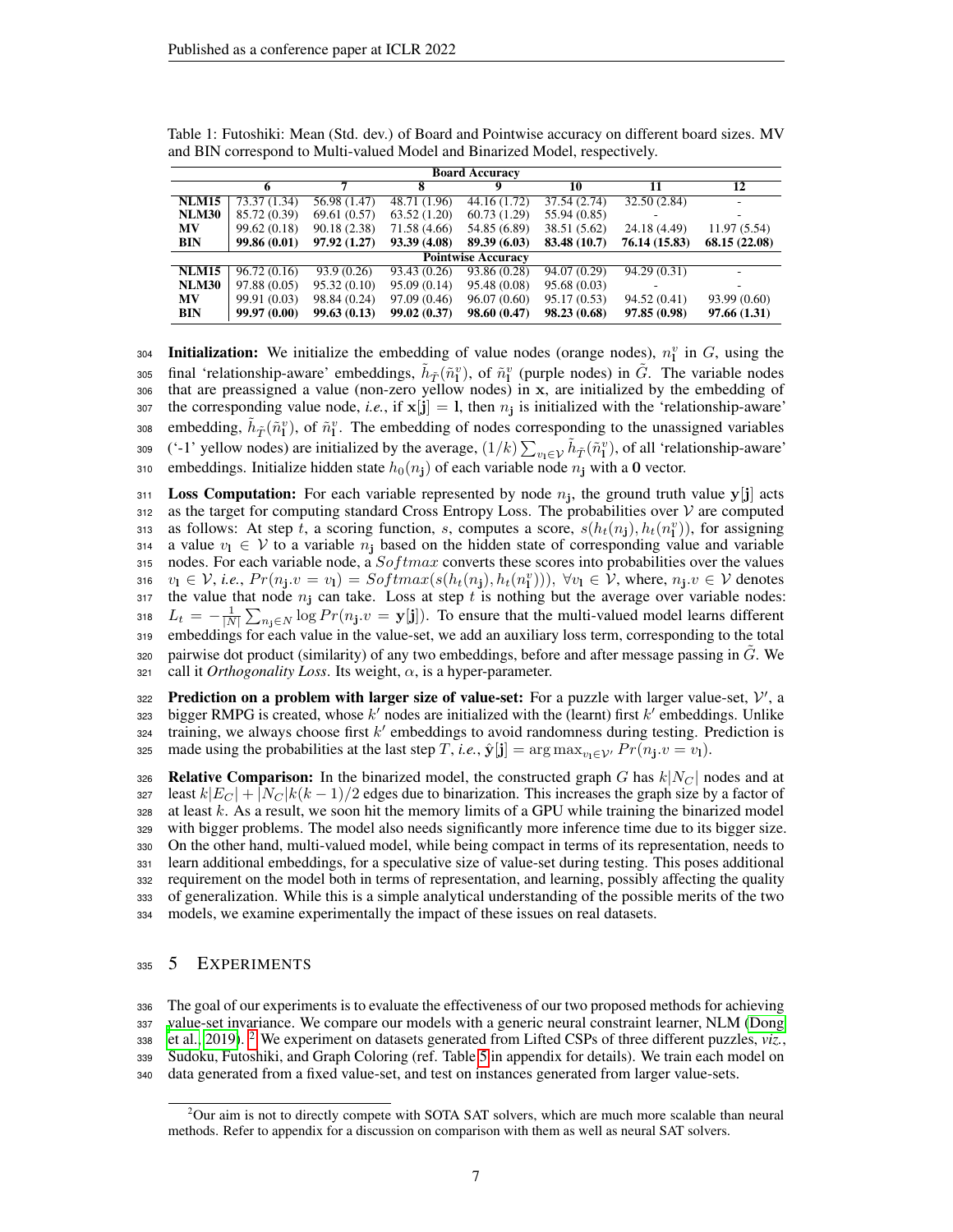#### <span id="page-7-2"></span>341 5.1 TASK DESCRIPTION AND DATASETS

**Futoshiki:** This is a number puzzle in which we have to place numbers  $\{1 \dots k\}$  on a  $k \times k$  grid, such that no two cells in a row or column contain the same number. In addition, there may be an ordering constraint between two cells, which needs to be honored in the final solution. The input has some of the grid cells already filled with a number and the task is to complete the grid, 346 respecting the additional ordering constraint where ever it exists. We train our model on  $6 \times 6$  puzzles, with the percentage of missing cells varying uniformly between  $28 - 70\%$ . We test our models on 348 puzzles with board size ranging between  $6 \times 6$  to  $12 \times 12$ , with the same percentage of missing cells.

<sup>349</sup> Graph Coloring (GCP): In this task

 we are given a partially colored graph 351 along with the number of colors  $k$ , and the objective is to color rest of the nodes using k colors such that no two adjacent nodes have the same color. We train our model on randomly gen- erated 4−colorable graphs, and test 357 on  $k'$  –colorable graphs, with  $k' \in$  $358 \{4, 5, 6, 7\}$ . Training data has graphs with graph order varying uniformly be-

<span id="page-7-0"></span>

| Table 2: GCP: Mean (Std. dev.) of coloring and pointwise |  |
|----------------------------------------------------------|--|
| accuracy on graphs with different chromatic number.      |  |

| <b>Board Accuracy</b> |              |                           |              |               |  |  |
|-----------------------|--------------|---------------------------|--------------|---------------|--|--|
|                       | 4            |                           |              |               |  |  |
| <b>NLM24</b>          | 81.34(5.93)  | 70.78 (7.45)              | 71.25(8.35)  | 73.20(7.58)   |  |  |
| MV                    | 97.80 (0.03) | 97.72 (0.37)              | 94.03 (2.54) | 72.21 (11.17) |  |  |
| BIN                   | 99.09 (0.07) | 96.69(2.61)               | 95.7 (4.04)  | 94.35 (4.82)  |  |  |
|                       |              | <b>Pointwise Accuracy</b> |              |               |  |  |
| <b>NLM24</b>          | 99.47 (0.13) | 98.58 (0.34)              | 97.95 (0.54) | 97.26 (0.68)  |  |  |
| MV                    | 99.96 (0.00) | 99.89 (0.00)              | 99.50 (0.23) | 96.22(1.55)   |  |  |
| <b>BIN</b>            | 99.96 (0.01) | 99.85 (0.03)              | 99.76 (0.08) | 99.48 (0.16)  |  |  |

360 tween  $40 - 120$ , and percentage of masked nodes vary uniformly between  $28 - 70\%$ .

**[S](#page-11-1)udoku:** We randomly select 10,000 training queries from the  $9 \times 9$  dataset introduced in [Palm](#page-11-1) [et al.](#page-11-1) [\(2018\)](#page-11-1). Our test set has  $k' \times k'$  puzzles, with  $k' \in \{10, 12, 15, 16\}$ . Data generation process is similar to Futoshiki, with the distribution of missing cells varying between  $30 - 68\%$  depending on the board size. Instead of backtracking, solution validity is checked through the GSS library [\(Pieters,](#page-11-10) [2019\)](#page-11-10). Please see appendix for more details on data generation process for all three tasks.

### <span id="page-7-3"></span><sup>366</sup> 5.2 EXPERIMENTAL SETUP & BASELINES

 In both our models, nodes are initialized with learn- able 96 dimensional em- beddings. In multi-valued 371 model,  $k_{\text{max}} = 12, 7$ , and 16 embeddings are learnt for Futoshiki, GCP, and Su- doku respectively. Message passing on G in binarized

<span id="page-7-1"></span>Table 3: Sudoku: Mean (Std. dev.) of board and pointwise accuracy on different board-sizes. Both models trained on  $9 \times 9$  puzzles

| <b>Board Accuracy</b>     |              |              |              |              |               |  |  |  |
|---------------------------|--------------|--------------|--------------|--------------|---------------|--|--|--|
|                           | o            | 10           | 12           | 15           | 16            |  |  |  |
| MV                        | 92.78(0.08)  | 99.65(0.15)  | 88.30 (6.08) | 29.33(13.71) | 19.70(14.03)  |  |  |  |
| <b>BIN</b>                | 99.13 (0.14) | 99.91 (0.04) | 99.63(0.10)  | 63.05(45.71) | 27.31 (23.81) |  |  |  |
| <b>Pointwise Accuracy</b> |              |              |              |              |               |  |  |  |
| MV                        | 98.52 (0.05) | 99.96 (0.02) | 99.43 (0.26) | 97.03(0.71)  | 96.30(0.90)   |  |  |  |
| <b>BIN</b>                | 99.87 (0.02) | 99.99 (0.00) | 99.96 (0.01) | 95.55(6.60)  | 88.39 (14.25) |  |  |  |

 $376 \mod 32$  steps. Message passing on RMPG,  $\tilde{G}$  and CMPG,  $G$  in the multi-valued model 377 runs for  $T = 1$  and  $T = 32$  steps respectively. The message passing functions in both the models are 3 layer MLPs, similar to those in RRN, with a difference that there is a separate function for each edge type. In both the models, a layer normalized LSTM cell with hidden dimension 96 acts as state update functions. All models are trained on K40 GPU nodes with 12GB memory. We take simple average of model weights stored at multiple points [\(Izmailov et al., 2018\)](#page-10-10). All checkpoints obtained after flattening of the learning curve are selected for computing average. See appendix for details.

 Baseline: For Futoshiki, we train two versions of NLM by varying *depth*: the number of Logic Machines that are stacked on top of each other. Like [\(Nandwani et al., 2021\)](#page-11-7), we train one 30 layer deep NLM model with residual connections for Futoshiki, but unlike them, we assume access to constraint graph, which we provide as a binary predicate input to the model. NLM with 30 depth could not fit puzzles with board-size greater than 10 within 12GB memory of K40 GPU. Hence, we train another version by reducing the depth to 15. For GCP, we train a model with depth 24. For 389 Sudoku, on increasing depth beyond 14, we could not fit even one  $9 \times 9$  train sample within GPU memory. Note that the maximum depth chosen for the graph experiments reported in [\(Dong et al.,](#page-10-2) [2019\)](#page-10-2) is 8. This is because they work with much smaller graphs (up to maximum 50 nodes), whereas smallest graph in Futoshiki has  $6<sup>3</sup> = 216$  binary nodes, warranting creation of much deeper models.

<sup>393</sup> Evaluation Metrics: We report two metrics: *board accuracy* and *point-wise accuracy*. In the former, <sup>394</sup> we consider output of the model as correct only if it satisfies the underlying CSP, whereas in the later,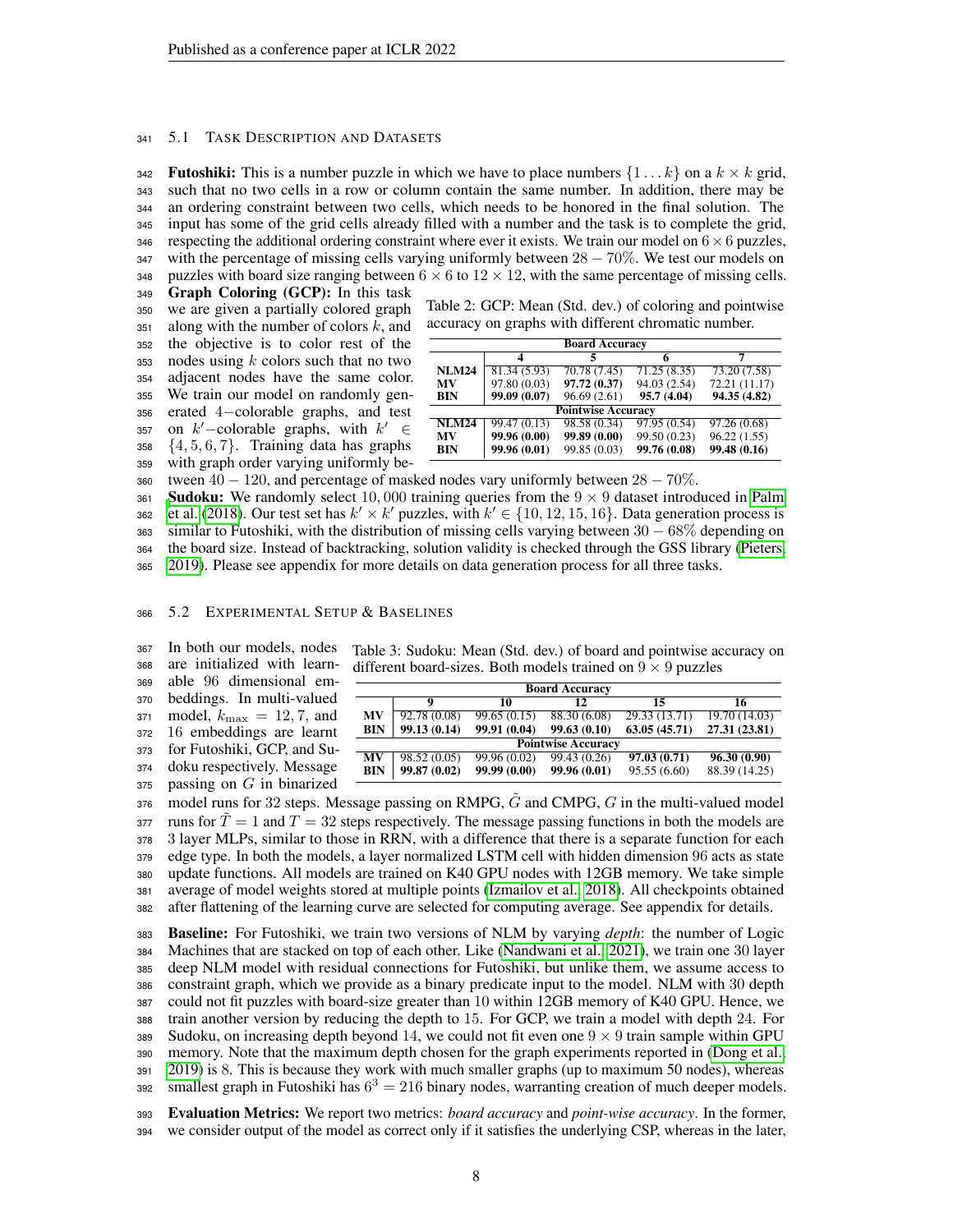we give partial credit even for assigning some of the variables correctly. See Appendix for details. For each setting, we report the mean and standard deviation over three runs by varying random seed.

### 397 5.3 RESULTS AND DISCUSSION

 We report the accuracies over differ- ent sizes of value-set for Futoshiki, GCP and Sudoku in Table [1,](#page-6-1) [2,](#page-7-0) and [3,](#page-7-1) respectively. We first observe that NLM fails to train on Sudoku, and

 its performance is worse than one or both of our models for all experimen-tal settings in Futoshiki and GCP. As

Table 4: Sudoku: Mean (Std. dev.) of board and pointwise accuracy of models fine-tuned on 24 board-size

<span id="page-8-0"></span>

|            | <b>Board Accuracy</b>     |               |              |               |  |  |  |
|------------|---------------------------|---------------|--------------|---------------|--|--|--|
|            | 15                        | 16            | 24           | 25            |  |  |  |
| MV         | 91.03(3.25)               | 90.39(3.49)   | 54.57(21.25) | 43.77 (14.42) |  |  |  |
| <b>BIN</b> | 63.05 (45.71)             | 27.31 (23.81) | 0.0(0.0)     | 0.0(0.0)      |  |  |  |
|            | <b>Pointwise Accuracy</b> |               |              |               |  |  |  |
| MV         | 99.43(0.16)               | 99.46(0.15)   | 99.30(0.12)  | 99.10(0.09)   |  |  |  |
| <b>BIN</b> | 95.55(6.60)               | 88.39 (14.25) | 7.85(0.63)   | 7.44(0.43)    |  |  |  |

 expected, in Futoshiki, NLM model with depth 30 fails to run on board sizes 11 and 12 and depth 15 model fails to run on size 12. Note that both NLM and our binarized model work by binarizing the underlying puzzle, but we observe that binarized model shows significantly better generalization across value-sets. We note that NLM performs decently well for GCP even for the test graphs with 410 chromatic number  $k' = 7$ . We attribute this to the fact that in our test data for  $k' = 7$ , graphs are relatively small, with max 80 graph nodes, resulting in total 560 binary objects in NLM, which is 412 similar to the max 400 binary objects that it trains over  $(k=4, \text{max } 100 \text{ nodes})$ .

 Comparison between binarized model and multi-valued model: We first observe that both our models achieve similar performance on the value-set over which they are trained. We observe that the standard deviation of the *board accuracy* increases significantly as the size of value-set increases, whereas the *pointwise accuracy* is relatively stable. This is due to the high sensitivity of the board accuracy to pointwise accuracy: even if a single variable is incorrectly assigned in a puzzle, its contribution towards board accuracy goes to 0, whereas it still contributes positively towards pointwise accuracy. When trained on small sizes, binarized model shows better generalization. But as the problem size increases, the computational graph for binarized model fails to fit in the available GPU memory and thus its performance degrades. On the other hand, multi-valued model being memory efficient, scales much better. To demonstrate this, Table [4](#page-8-0) reports the performance of multi- valued model further finetuned on sudoku puzzles of board-size 24, and tested on board-sizes varying between 15 and 25. We couldn't finetune the binarized model as its computational graph doesn't fit in the GPU. The binarized model trained on puzzles of board-size 9 gives 0.0 board accuracy on size 24 and 25. The performance of multi-valued model is better than binarized model not only on board-size 25, but also on board-sizes smaller than 24. This also demonstrates that the poor performance of the same multi-valued model trained on smaller board-size is not due to any lack of *representation power*, 429 but due to difficulty in learning additional embeddings: when training  $k'$  embeddings from puzzles 430 of board-size  $k$ , multi-valued model never gets to see all  $k'$  value embeddings together. Moreover, 431 the different combinations of k out of k' embeddings increase exponentially with  $(k' - k)$ , making it further difficult to train. To validate this, we train a multi-valued model with only 7 learnable embeddings for Futoshiki and observe that the board accuracy on 7 board-size increases to 97.82% (at par with binarized model) from 90.18% which is achieved when trained with 12 embeddings.

435 Computational complexity: In fig. [2,](#page-8-1) for the two models, we com- pare the average inference time and the GPU memory occupied by a batch of 32 Futoshiki puzzles over value-sets of varying sizes. As expected, the multi-valued model is much more efficient, both in terms of time and memory.

### 6 CONCLUSION AND FUTURE WORK

 We have looked at the novel problem of value-set invariance in com- binatorial puzzles, formally defined using lifted CSPs and proposed two different neural solutions extending RRNs. Our experiments demonstrate the superior performance of our models compared to an existing neural baseline. We discuss the relative strengths and weaknesses of our proposed models. Future work includes solving more complicated CSPs, and scaling to even larger sizes.

<span id="page-8-1"></span>

Figure 2: Resource: Futoshiki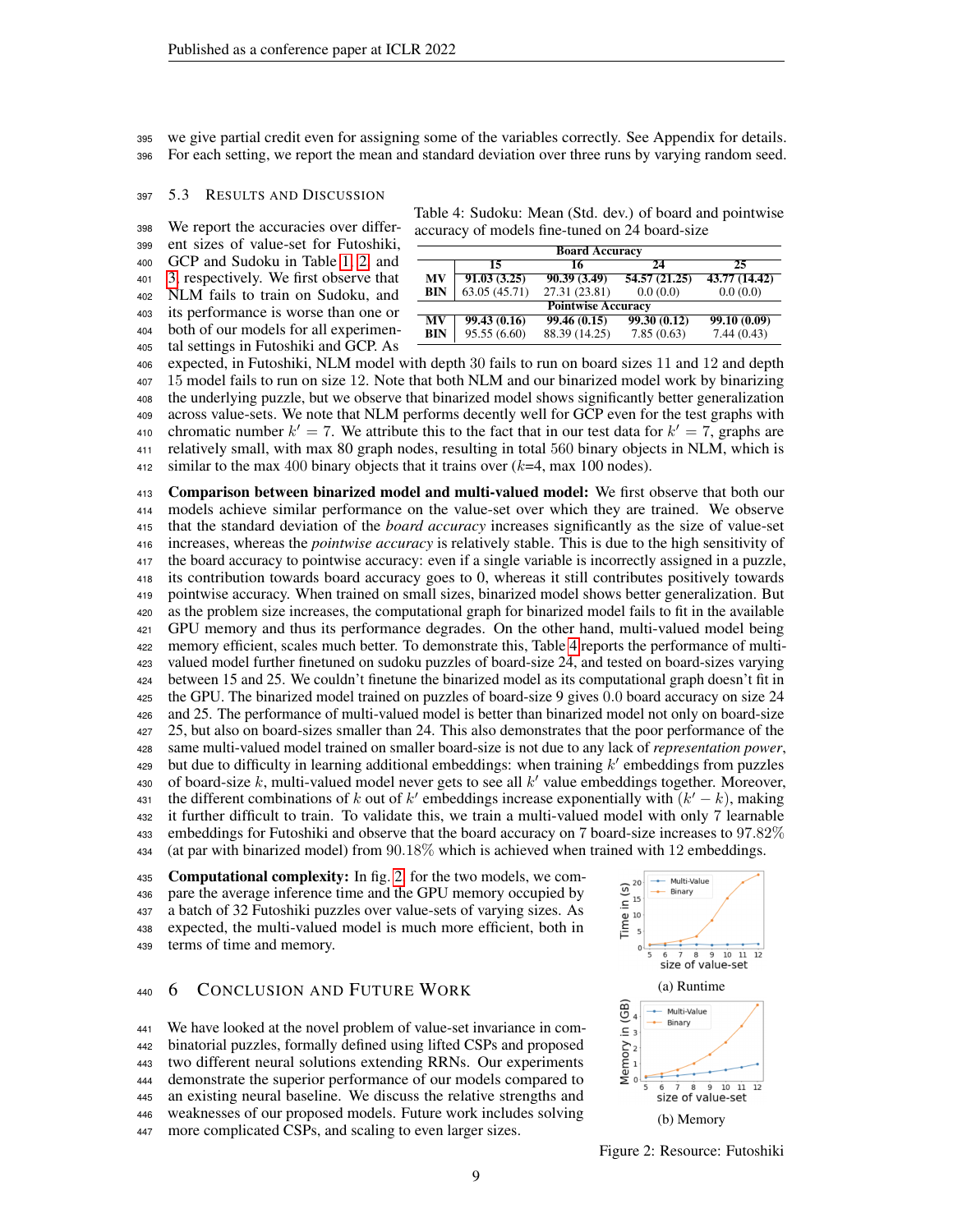# ACKNOWLEDGEMENT

449 We thank IIT Delhi HPC facility<sup>[3](#page-9-3)</sup> for computational resources. We thank anonymous reviewers for their insightful comments and suggestions that helped in further improving our paper. Mausam is supported by grants from Google, Bloomberg, 1MG and Jai Gupta chair fellowship by IIT Delhi. Parag Singla is supported by the DARPA Explainable Artificial Intelligence (XAI) Program with number N66001-17-2-4032. Both Mausam and Parag Singla are supported by the Visvesvaraya Young Faculty Fellowships by Govt. of India and IBM SUR awards. Any opinions, findings, conclusions or recommendations expressed in this paper are those of the authors and do not necessarily reflect the views or official policies, either expressed or implied, of the funding agencies.

# ETHICS STATEMENT

 In its current form, our work is primarily a technical contribution, with no immediate ethical consequences. Our work develops the line of recent research in which constraint reasoning is carried out through neural architectures. We believe that neural approaches for symbolic reasoning will go a long way in creating an integrated AI system. This is because an integrated system requires not only perceptual, but also high-level reasoning. Neural approaches will provide a uniform vocabulary so that both these forms of reasoning can interact with each other, improving performance of the overall system.

 As more AI systems start to be used in critical applications such as healthcare, law, and disaster management, it is important that they honor the safety and accountability constraints set up by domain experts. Their ability to perform high-level reasoning enables them to honor such constraints more effectively. Thus, our line of work, in the long run, could have significant positive ethical implications. We see no obvious negative implications of our work.

# 470 REPRODUCIBILITY STATEMENT

 To ensure reproducibility, we have discussed the dataset creation process and provided model architecture details in Section [5.1](#page-7-2) and Section [5.2,](#page-7-3) respectively. We provide the details of the exact hyper-parameters, computational resources used, and additional experimental details in the appendix. We also make our code publicly available at *https://github.com/dair-iitd/output-space-invariance*.

# REFERENCES

<span id="page-9-0"></span> Saeed Amizadeh, Sergiy Matusevych, and Markus Weimer. Learning to solve circuit-sat: An unsupervised differentiable approach. In *7th International Conference on Learning Representations, ICLR 2019, New Orleans, LA, USA, May 6-9, 2019*. OpenReview.net, 2019a. URL [https:](https://openreview.net/forum?id=BJxgz2R9t7) [//openreview.net/forum?id=BJxgz2R9t7](https://openreview.net/forum?id=BJxgz2R9t7).

<span id="page-9-1"></span> Saeed Amizadeh, Sergiy Matusevych, and Markus Weimer. PDP: A general neural framework for learning constraint satisfaction solvers. *CoRR*, abs/1903.01969, 2019b. URL [http://arxiv.](http://arxiv.org/abs/1903.01969) [org/abs/1903.01969](http://arxiv.org/abs/1903.01969).

<span id="page-9-5"></span> Dzmitry Bahdanau, Kyunghyun Cho, and Yoshua Bengio. Neural machine translation by jointly learning to align and translate. In *3rd International Conference on Learning Representations, ICLR 2015, San Diego, CA, USA, May 7-9, 2015, Conference Track Proceedings*, 2015. URL <http://arxiv.org/abs/1409.0473>.

<span id="page-9-2"></span> Aniket Bajpai, Sankalp Garg, and Mausam. Transfer of deep reactive policies for MDP planning. In *Advances in Neural Information Processing Systems 31: Annual Conference on Neural Information Processing Systems 2018, NeurIPS 2018, December 3-8, 2018, Montréal, Canada*, pp. 10988– 10998, 2018.

<span id="page-9-4"></span> Beatrice Bevilacqua, Yangze Zhou, and Bruno Ribeiro. Size-invariant graph representations for graph classification extrapolations. In *Proceedings of the 38th International Conference on Machine*

<span id="page-9-3"></span>*http://supercomputing.iitd.ac.in*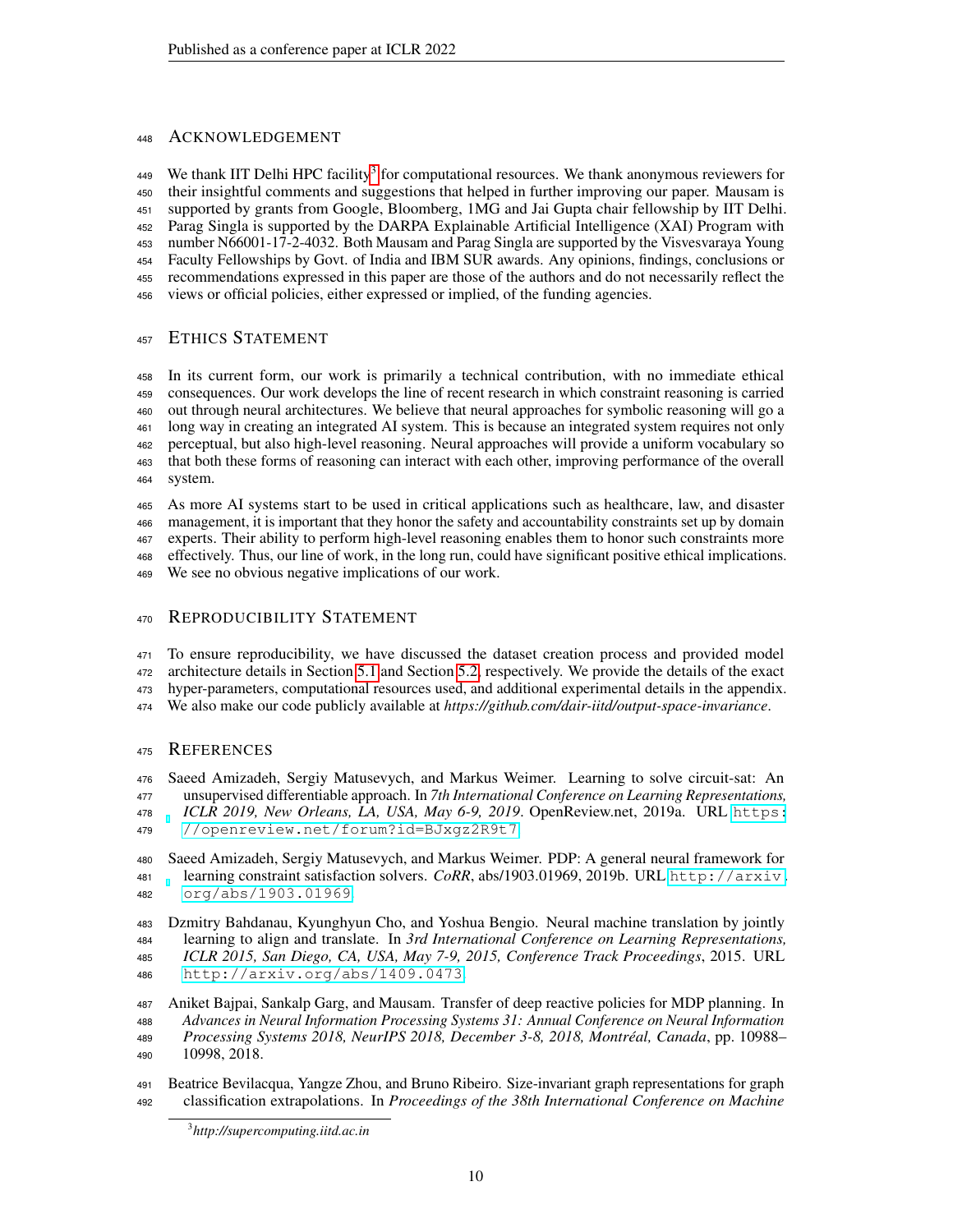*Learning, ICML 2021, 18-24 July 2021, Virtual Event*, volume 139, pp. 837–851, 2021. URL <http://proceedings.mlr.press/v139/bevilacqua21a.html>.

<span id="page-10-4"></span> Nuri Cingillioglu and Alessandra Russo. Deeplogic: Towards end-to-end differentiable logical reasoning. In *Proceedings of the AAAI 2019 Spring Symposium on Combining Machine Learning with Knowledge Engineering (AAAI-MAKE 2019) Stanford University, Palo Alto, California, USA, March 25-27, 2019., Stanford University, Palo Alto, California, USA, March 25-27, 2019*, volume 2350 of *CEUR Workshop Proceedings*. CEUR-WS.org, 2019. URL [http://ceur-ws.org/](http://ceur-ws.org/Vol-2350/paper21.pdf) [Vol-2350/paper21.pdf](http://ceur-ws.org/Vol-2350/paper21.pdf).

<span id="page-10-9"></span> Johan de Kleer. A comparison of ATMS and CSP techniques. In *Proceedings of the 11th International Joint Conference on Artificial Intelligence. Detroit, MI, USA, August 1989*, pp. 290–296, 1989. URL <http://ijcai.org/Proceedings/89-1/Papers/046.pdf>.

<span id="page-10-2"></span> Honghua Dong, Jiayuan Mao, Tian Lin, Chong Wang, Lihong Li, and Denny Zhou. Neural logic machines. In *7th International Conference on Learning Representations, ICLR 2019, New Orleans, LA, USA, May 6-9, 2019*. OpenReview.net, 2019. URL [https://openreview.net/forum?](https://openreview.net/forum?id=B1xY-hRctX) [id=B1xY-hRctX](https://openreview.net/forum?id=B1xY-hRctX).

<span id="page-10-11"></span> Michael D. Ernst, Todd D. Millstein, and Daniel S. Weld. Automatic sat-compilation of planning problems. In *Proceedings of the Fifteenth International Joint Conference on Artificial Intelligence, IJCAI 97, Nagoya, Japan, August 23-29, 1997, 2 Volumes*, pp. 1169–1177, 1997. URL [http:](http://ijcai.org/Proceedings/97-2/Papers/055.pdf) [//ijcai.org/Proceedings/97-2/Papers/055.pdf](http://ijcai.org/Proceedings/97-2/Papers/055.pdf).

<span id="page-10-1"></span> Richard Evans and Edward Grefenstette. Learning explanatory rules from noisy data. *J. Artif. Intell. Res.*, 61:1–64, 2018. doi: 10.1613/jair.5714. URL [https://doi.org/10.1613/jair.](https://doi.org/10.1613/jair.5714) [5714](https://doi.org/10.1613/jair.5714).

<span id="page-10-8"></span> Nir Friedman, Lise Getoor, Daphne Koller, and Avi Pfeffer. Learning probabilistic relational models. In *Proceedings of the Sixteenth International Joint Conference on Artificial Intelligence, IJCAI 99, Stockholm, Sweden, July 31 - August 6, 1999. 2 Volumes, 1450 pages*, pp. 1300–1309, 1999. URL <http://ijcai.org/Proceedings/99-2/Papers/090.pdf>.

<span id="page-10-6"></span> Sankalp Garg, Aniket Bajpai, and Mausam. Symbolic network: Generalized neural policies for relational mdps. In *Proceedings of the 37th International Conference on Machine Learning, ICML 2020, 13-18 July 2020, Virtual Event*, volume 119 of *Proceedings of Machine Learning Research*, pp. 3397–3407. PMLR, 2020.

- <span id="page-10-12"></span> Kazuo Iwama and Shuichi Miyazaki. Sat-variable complexity of hard combinatorial problems. In *In Proceedings of the World Computer Congress of the IFIP*, pp. 253–258, 1994.
- <span id="page-10-10"></span> Pavel Izmailov, Dmitrii Podoprikhin, Timur Garipov, Dmitry P. Vetrov, and Andrew Gordon Wil- son. Averaging weights leads to wider optima and better generalization. In *Proceedings of the Thirty-Fourth Conference on Uncertainty in Artificial Intelligence, UAI 2018, Monterey, Cali- fornia, USA, August 6-10, 2018*, pp. 876–885, 2018. URL [http://auai.org/uai2018/](http://auai.org/uai2018/proceedings/papers/313.pdf) [proceedings/papers/313.pdf](http://auai.org/uai2018/proceedings/papers/313.pdf).
- <span id="page-10-3"></span> David Joslin and Amitabha Roy. Exploiting symmetries in lifted csps. In *The 14th National Conference on Artificial Intelligence (AAAI)*, pp. 197–202. AAAI Press, 1997.
- <span id="page-10-0"></span>Daniel Kahneman. *Thinking, fast and slow*. Macmillan, 2011.
- <span id="page-10-7"></span> Nada Lavrac and Luc De Raedt. Inductive logic programming: A survey of european research. *AI Commun.*, 8(1):3–19, 1995. doi: 10.3233/AIC-1995-8101. URL [https://doi.org/10.](https://doi.org/10.3233/AIC-1995-8101) [3233/AIC-1995-8101](https://doi.org/10.3233/AIC-1995-8101).
- <span id="page-10-5"></span> Robin Manhaeve, Sebastijan Dumancic, Angelika Kimmig, Thomas Demeester, and Luc De Raedt. Deepproblog: Neural probabilistic logic programming. In *Advances in Neu- ral Information Processing Systems 31: Annual Conference on Neural Information Pro- cessing Systems 2018, NeurIPS 2018, December 3-8, 2018, Montréal, Canada*, pp. 3753–3763, 2018. URL [https://proceedings.neurips.cc/paper/2018/hash/](https://proceedings.neurips.cc/paper/2018/hash/dc5d637ed5e62c36ecb73b654b05ba2a-Abstract.html) [dc5d637ed5e62c36ecb73b654b05ba2a-Abstract.html](https://proceedings.neurips.cc/paper/2018/hash/dc5d637ed5e62c36ecb73b654b05ba2a-Abstract.html).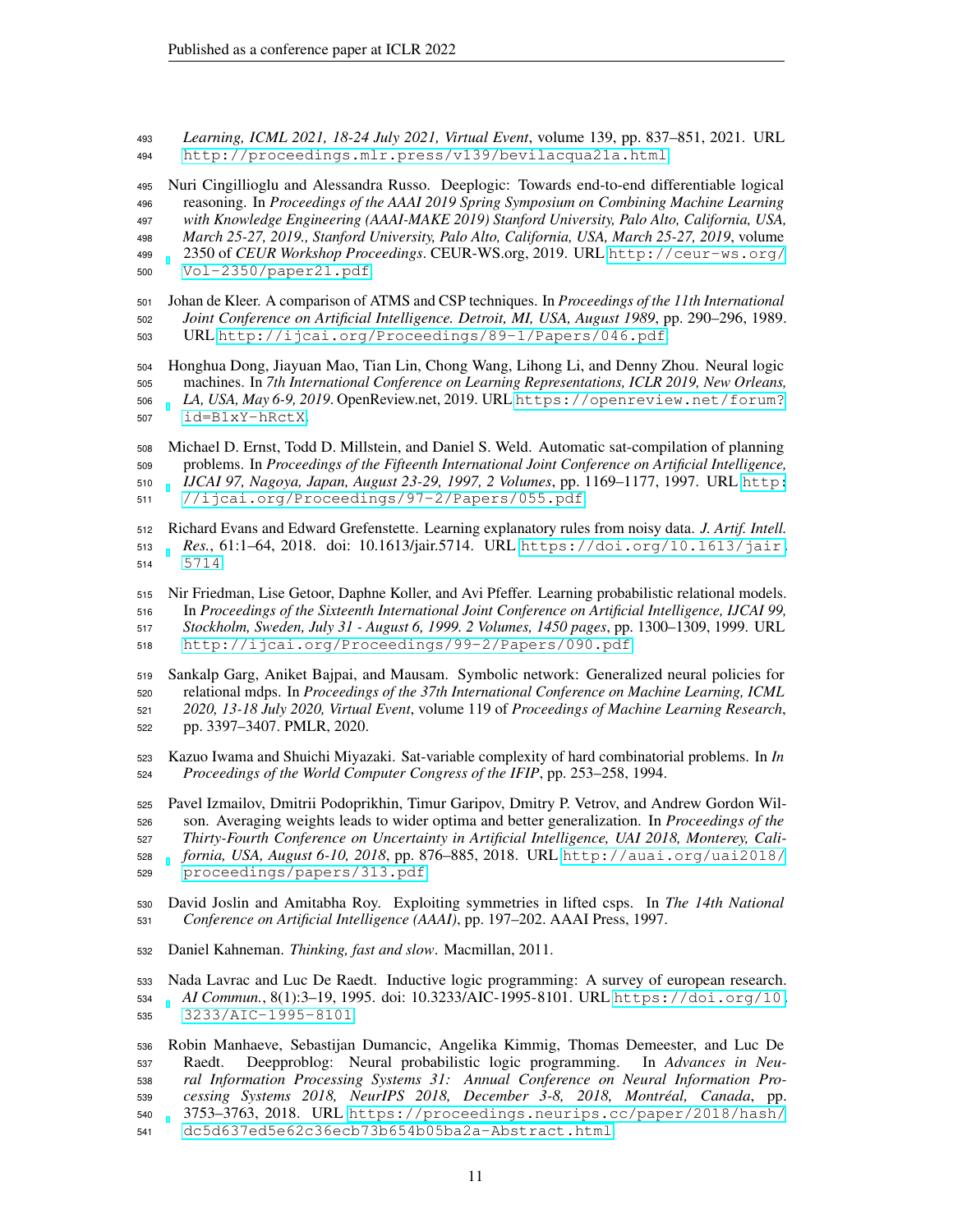<span id="page-11-5"></span> Mehrab Najafian, Mohammad Hesam Tadayon, and Morteza Esmaeili. Construction of strongly mutually distinct sudoku tables and solid sudoku cubes by cyclotomic cosets. *IEEE Transactions on Games*, PP:1–1, 11 2018. doi: 10.1109/TG.2018.2880953.

<span id="page-11-7"></span> Yatin Nandwani, Deepanshu Jindal, Mausam, and Parag Singla. Neural learning of one-of-many solutions for combinatorial problems in structured output spaces. In *International Conference on Learning Representations (ICLR)*, 2021.

- <span id="page-11-1"></span> Rasmus Berg Palm, Ulrich Paquet, and Ole Winther. Recurrent relational networks. In *Advances in Neural Information Processing Systems 31: Annual Conference on Neural Information Processing*
- *Systems 2018, NeurIPS 2018, 3-8 December 2018, Montréal, Canada*, pp. 3372–3382, 2018. URL
- <http://papers.nips.cc/paper/7597-recurrent-relational-networks>.
- <span id="page-11-12"></span> [L](https://developers.google.com/optimization/)aurent Perron and Vincent Furnon. Or-tools, 2019. URL [https://developers.google.](https://developers.google.com/optimization/) [com/optimization/](https://developers.google.com/optimization/).
- <span id="page-11-10"></span>Bart Pieters. Generic sudoku solver. <https://github.com/bartp5/gss>, 2019.

<span id="page-11-3"></span> Tim Rocktäschel, Sameer Singh, and Sebastian Riedel. Injecting logical background knowledge into embeddings for relation extraction. In *NAACL HLT 2015, The 2015 Conference of the North American Chapter of the Association for Computational Linguistics: Human Language Technologies, Denver, Colorado, USA, May 31 - June 5, 2015*, pp. 1119–1129, 2015. URL <http://aclweb.org/anthology/N/N15/N15-1118.pdf>.

<span id="page-11-2"></span> Daniel Selsam, Matthew Lamm, Benedikt Bünz, Percy Liang, Leonardo de Moura, and David L. Dill. Learning a SAT solver from single-bit supervision. In *7th International Conference on Learning Representations, ICLR 2019, New Orleans, LA, USA, May 6-9, 2019*. OpenReview.net, 2019. URL [https://openreview.net/forum?id=HJMC\\_iA5tm](https://openreview.net/forum?id=HJMC_iA5tm).

<span id="page-11-6"></span> Aviv Tamar, Yi Wu, Garrett Thomas, Sergey Levine, and Pieter Abbeel. Value iteration networks. In *Proceedings of the Twenty-Sixth International Joint Conference on Artificial Intelligence, IJCAI 2017, Melbourne, Australia, August 19-25, 2017*, pp. 4949–4953, 2017.

<span id="page-11-11"></span> Hao Tang, Zhiao Huang, Jiayuan Gu, Bao-Liang Lu, and Hao Su. Towards scale-invariant graph-related problem solving by iterative homogeneous gnns. In *NeurIPS*, 2020. URL [https://proceedings.neurips.cc/paper/2020/hash/](https://proceedings.neurips.cc/paper/2020/hash/b64a70760bb75e3ecfd1ad86d8f10c88-Abstract.html) [b64a70760bb75e3ecfd1ad86d8f10c88-Abstract.html](https://proceedings.neurips.cc/paper/2020/hash/b64a70760bb75e3ecfd1ad86d8f10c88-Abstract.html).

<span id="page-11-9"></span> Toby Walsh. SAT v CSP. In *Principles and Practice of Constraint Programming - CP 2000, 6th International Conference, Singapore, September 18-21, 2000, Proceedings*, volume 1894 of *Lecture Notes in Computer Science*, pp. 441–456. Springer, 2000. doi: 10.1007/3-540-45349-0\\_32. URL [https://doi.org/10.1007/3-540-45349-0\\_32](https://doi.org/10.1007/3-540-45349-0_32).

<span id="page-11-4"></span> Po-Wei Wang, Priya L. Donti, Bryan Wilder, and J. Zico Kolter. Satnet: Bridging deep learning and logical reasoning using a differentiable satisfiability solver. In *Proceedings of the 36th International Conference on Machine Learning, ICML 2019, 9-15 June 2019, Long Beach, California, USA*, volume 97 of *Proceedings of Machine Learning Research*, pp. 6545–6554. PMLR, 2019. URL <http://proceedings.mlr.press/v97/wang19e.html>.

- <span id="page-11-8"></span> Gilad Yehudai, Ethan Fetaya, Eli A. Meirom, Gal Chechik, and Haggai Maron. From local structures to size generalization in graph neural networks. In *Proceedings of the 38th International Conference on Machine Learning, ICML 2021, 18-24 July 2021, Virtual Event*, volume 139, pp. 11975–11986, 2021. URL <http://proceedings.mlr.press/v139/yehudai21a.html>.
- <span id="page-11-0"></span> Jie Zhou, Ganqu Cui, Shengding Hu, Zhengyan Zhang, Cheng Yang, Zhiyuan Liu, Lifeng Wang, Changcheng Li, and Maosong Sun. Graph neural networks: A review of methods and applications. *AI Open*, 1:57–81, 2020.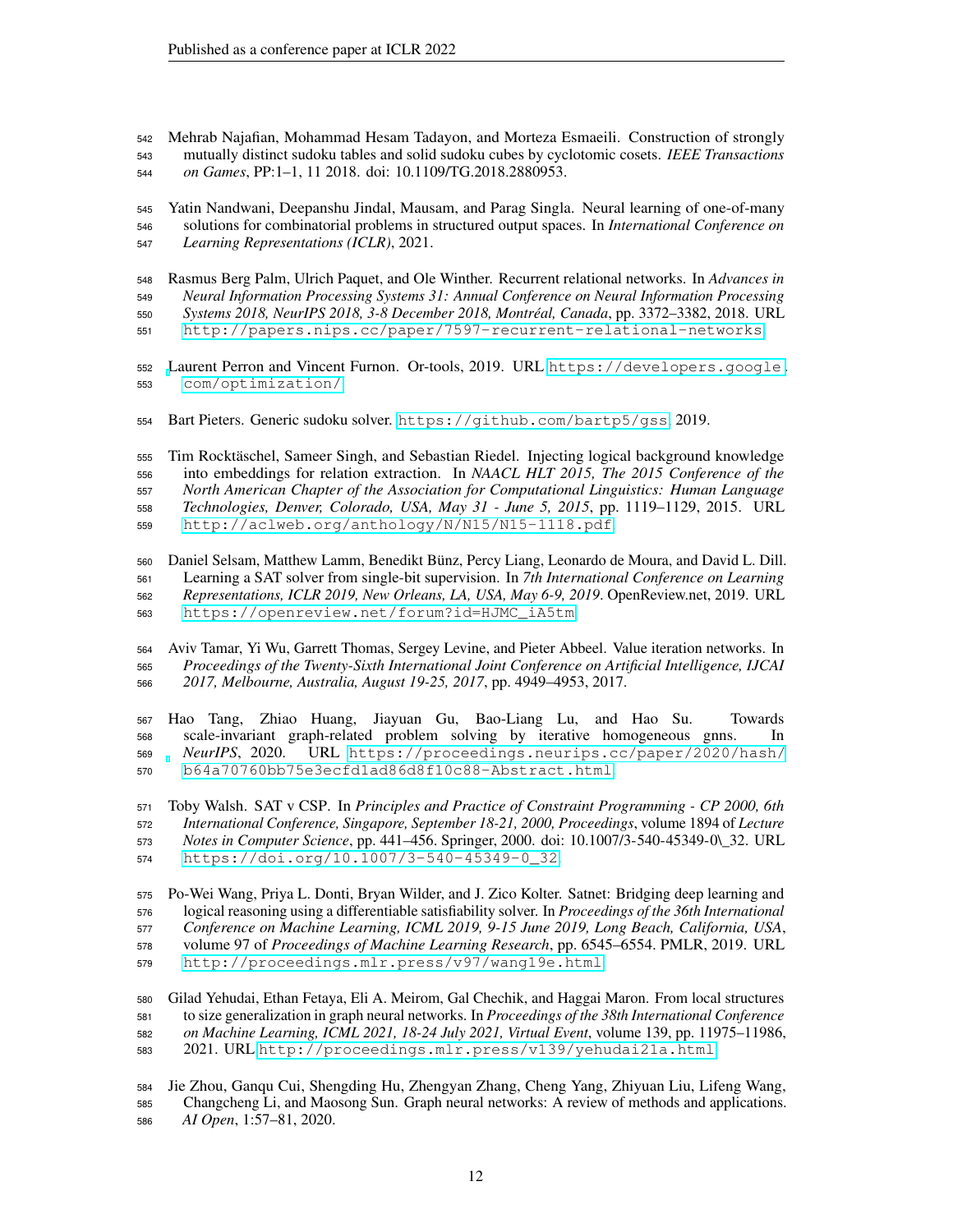# 587 A APPENDIX

# 2 RELATED WORKS

 Generalization of GNNs across graph size: Our work relies heavily on the assumption that GNNs generalize across size. Here we briefly discuss the works that question the same. The existing set of papers (and results) in this line of research can be broadly divided into two sub-classes. The first set of results talk about the *representation power* of GNNs to handle various graph sizes. The second set of results talk about *learnability* issues with GNNs under varying train/test distributions. We look at some of the results below and try to explain why GNNs in our case are able to generalize well, both in terms of representation power, as well as learnability.

 *Representation Power:* We hypothesize that there are two design choices that are helping us gain good representation power: 1. Ability to create a deep network without blowing up the number of parameters because of weight tying across layers, and 2. Preassigned class labels to some of the variables which act as node features and help in breaking the symmetry. We argue it on the basis of 600 Theorem 4.2 in [Yehudai et al.](#page-11-8) [\(2021\)](#page-11-8), which proves that there exists a  $(d+3)$  layered GNN that can distinguish between nodes having different local structure, which is quantified via d-patterns that can be thought of as a generalization of node degree to d-hop neighborhood. Hence, to be able to distinguish between nodes on the basis of a GNN, all we need to do is ensure that different nodes have different d-patterns. This can be achieved in 2 ways: 1. By increasing d, e.g. two nodes may have the same degree and hence the same 1-pattern, but their neighbors may have different degrees, which will lead to different 2-pattern for these two nodes. 2. By assigning node features, e.g. two nodes may have the same degree, but their neighbors may have different node features, leading to a different 1-pattern for them as d-pattern also takes initial node features into account. In addition, [Tang et al.](#page-11-11) [\(2020\)](#page-11-11) also argue that one way of increasing the representation power of GNNs is by increasing their depth, and it achieves the same by proposing IterGNN that applies the same GNN layer for an adaptive number of iterations depending on the input graph. This is equivalent to tying the weights of different layers as in RRNs, as well as in our models.

 *Learnability:* With respect to learnability, [Yehudai et al.](#page-11-8) [\(2021\)](#page-11-8) prove the existence of a 'bad' local minima that overfits on train data but fails on test samples that have unseen d-patterns. Our test dataset clearly has unseen d-patterns (e.g. nodes in 16 x 16 sudoku have different degrees than nodes in 9 x 9 sudoku), but our models still generalize. We note that [Yehudai et al.](#page-11-8) [\(2021\)](#page-11-8) only talks about the existence of some bad local minima, but does not rule out the possibility of the existence of other good local minima, which could generalize well, despite differences in local structure between train and test sets. This goes into the whole learnability argument, and whether we can find such not-so-bad local minimas (which presumably exist since the possibility has not been ruled out). One aspect that possibly comes to our rescue is that, unlike most GNN architectures, our design is recurrent in nature, i.e., parameters are tied across different GNN layers as inspired by [Palm et al.](#page-11-1) [\(2018\)](#page-11-1). Parameter tying assumption, possibly helps us in learnability, since the recurrence can be seen as a form of regularization, avoiding overfitting (or getting stuck in bad local minima). Exploring this further is a direction for future work.

 In addition to [Yehudai et al.](#page-11-8) [\(2021\)](#page-11-8), [Bevilacqua et al.](#page-9-4) [\(2021\)](#page-9-4) deal with varying train/test distributions by proposing a size invariant representation of graphs. Their approach focuses on graph classification tasks, and is limited to creating size invariant representations for the entire graph. The theoretical claims presented in their paper primarily focus on the limitation of standard GNN based formulations for generalizing across sizes for graph classification tasks. On the other hand, we are interested in learning representations for each node in the graph for node classification, and it is not clear how the claims, as well as techniques proposed in the paper, extend to our setting.

### 633 4 MODELS DESCRIPTION

4.1 BINARIZED MODEL

#### Recurrent Message Passing

There are two categories of edges in the Message Passing Graph: *Constraint Edges* and *Relation*

*Edges*. Each edge inherits an *edge type*, either from Constraint Graph, or Relation Graph. We denote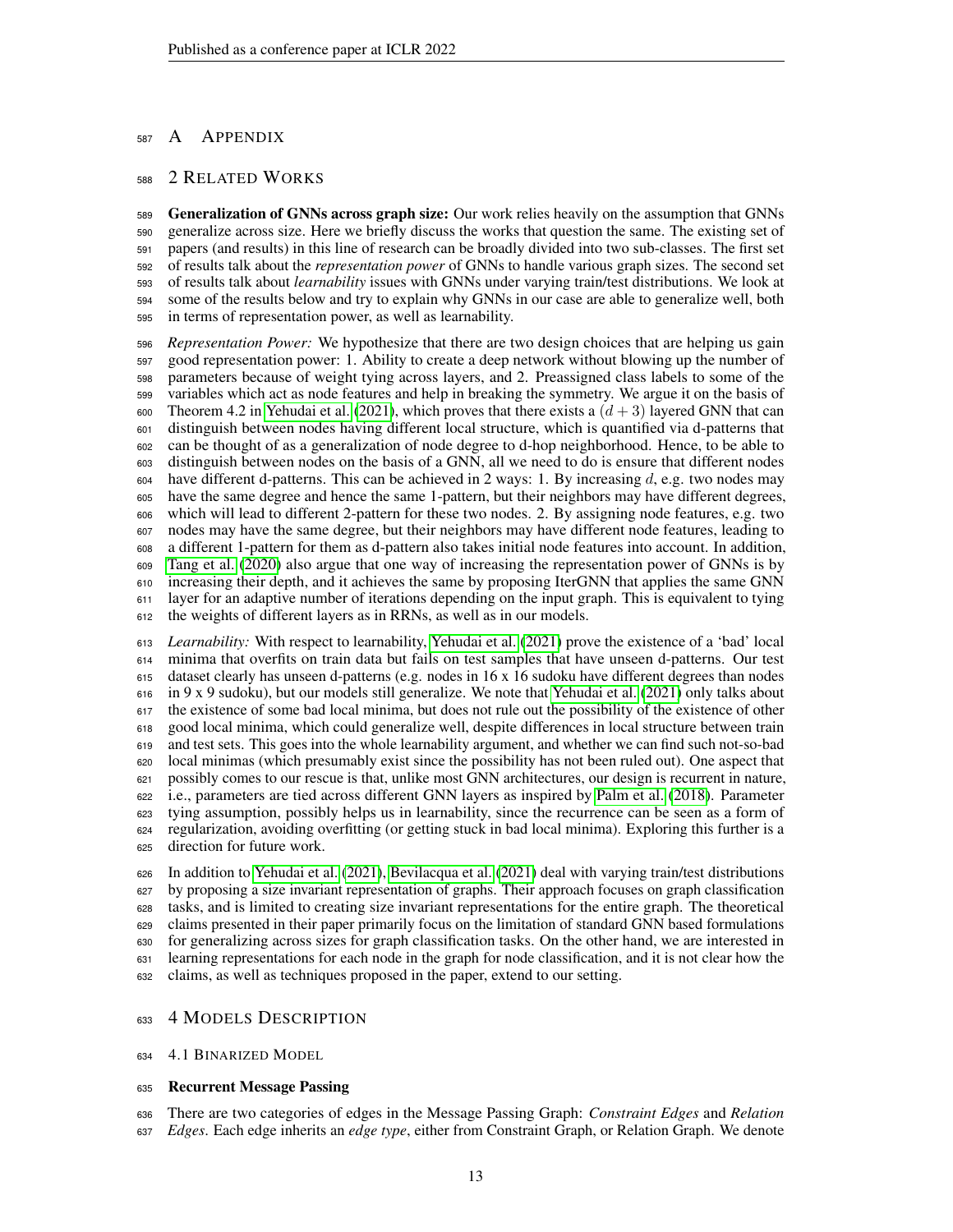the set of all constraint edge types as Q, and the set of all relational edge types as R. We now describe the details of message passing and hidden state update equations.

 Edge Dependent Message Passing: The nodes communicate their current hidden state via the messages sent to their neighbouring nodes across the edges. The message depends not only on the current state of the sender and receiver, but also on the *edge type* across which the mes- sage is sent. Specifically, for each edge type, z, there is a separate message passing func-644 tion,  $f_z$ , with  $z \in (Q \cup R)$  where Q and R are the set of all constraint edge types and re-645 lation edge types respectively. We compute the message for each edge  $e_{(j_1l_1,j_2l_2)}^z \in E$  as:

 $m_t\left[e^z_{(\mathbf{j}_1 1_1, \mathbf{j}_2 1_2)}\right] = f_z\left(h_t\left(n_{\mathbf{j}_1, 1_1}\right), h_t\left(n_{\mathbf{j}_2, 1_2}\right)\right), \forall e^z_{(\mathbf{j}_1 1_1, \mathbf{j}_2 1_2)} \in E, \ z \in (Q \cup R).$ 

647 Hidden State Update: For each node, the incoming messages on the edges of the same type are aggregated by taking their weighted average. The weights,  $a_t$ , are computed using Bahdanau Attention [\(Bahdanau et al., 2015\)](#page-9-5) over constraint edges, whereas messages across relation edges are 650 simply averaged:  $m_{t,z}[n_{\mathbf{j},\mathbf{l}_1}] = \sum_{e_{(\mathbf{j1}_1,\mathbf{j}_2\mathbf{l}_2)}^z \in E} a_t [e_{(\mathbf{j1}_1,\mathbf{j}_2\mathbf{l}_2)}^z] m_t [e_{(\mathbf{j1}_1,\mathbf{j}_2\mathbf{l}_2)}^z]$ ,  $\forall z \in (Q \cup R)$ 

651 Finally, all messages,  $m_{t,z}[n_{\mathbf{j},\mathbf{l}}]$   $\forall z \in (Q \cup R)$ , are concatenated to create the input,  $m_t[n_{\mathbf{j},\mathbf{l}}]$  for each 652 node,  $n_{j,l}$ . The hidden state at step t is updated by the following state update function to generate 653 the state  $h_{t+1}(n_{j,l})$ :  $h_{t+1}(n_{j,l}) = g(h_t(n_{j,l}), m_t[n_{j,l}], u_0(n_{j,l}))$ ,  $\forall n_{j,l} \in N$ . See Figure [3](#page-14-0) for an illustration of edge dependent message passing and state update at a given step  $t$ .

#### 4.2 MULTI-VALUED MODEL

 There are two separate message passing graphs in multi-valued model: RMPG and CMPG. RMPG contains edges encoding the relationship between the values. Each edge has an associated edge type representing the relationship it encodes. We denote the set of all edge types in RMPG as R. In CMPG, there are two categories of edges: *Constraint Edges* and *Assignment Edges*. Further, each edge may have an associated edge type. The set of all constraint edge types is denoted as Q, and the set of assignment edge types (edges from orange value nodes to yellow variable nodes in fig. [1\)](#page-3-1) is 662 denoted as A. Finally, the initial embedding of a variable node  $n_i$  is denoted as  $u_0(n_i)$ .

We now describe the message passing rules and hidden state update equations.

### Recurrent Message Passing ( on RMPG)

665 Message Passing Update: At step t, update the hidden state,  $\tilde{h}_t(\tilde{n}_1^v)$ , of each of the value nodes in 666  $\tilde{G}$ , by the concatenation,  $m_t[\tilde{n}_1^v]$ , of average messages,  $m_t^r[\tilde{n}_1^v]$ , received across edges of type  $r \in R$ : 667  $\tilde{h}_{t+1}(\tilde{n}_1^v) = \tilde{g}(\tilde{h}_t(\tilde{n}_1^v), m_t[\tilde{n}_1^v], \tilde{u}[\mathcal{P}_\mathbf{x}[1]]),$  $\tilde{h}_{t+1}(\tilde{n}_1^v) = \tilde{g}(\tilde{h}_t(\tilde{n}_1^v), m_t[\tilde{n}_1^v], \tilde{u}[\mathcal{P}_\mathbf{x}[1]]),$  $\tilde{h}_{t+1}(\tilde{n}_1^v) = \tilde{g}(\tilde{h}_t(\tilde{n}_1^v), m_t[\tilde{n}_1^v], \tilde{u}[\mathcal{P}_\mathbf{x}[1]]),$  where  $\tilde{g}$  is the hidden state update function. Like [\(Palm](#page-11-1) 668 [et al., 2018\)](#page-11-1), it always takes the initial embedding,  $\tilde{u}[\mathcal{P}_x[1]]$ , of the value node  $\tilde{n}_1^v$  as one of the inputs. 669 Notice that the message,  $m_t^r[\tilde{n}_1^v]$ , is the average of the messages,  $f_r(\tilde{h}_t(\tilde{n}_1^v), \tilde{h}_t(\tilde{n}_{1'}^v)) \forall \tilde{e}_{(1,1')}^r \in \tilde{E}$ , 670 where  $f_r$  is the message passing function for edge type  $r \in R$ . The hidden states are updated for  $\tilde{\tau}$  is steps and the final embeddings,  $\tilde{h}_{\tilde{T}}(\tilde{n}_1^v)$   $\forall v_1 \in V$ , are used as 'relationship-aware' embeddings 672 for initializing the input features (embeddings) of both variable nodes,  $n_j$ , and value nodes,  $n_l^v$  in G (orange and yellow nodes respectively in Multi-Valued Graph in fig. [1\)](#page-3-1).

### Recurrent Message Passing ( on CMPG)

 Message Passing Update: At step t, similar to binarized model, each variable node receives messages from its neighbors, that are aggregated based on the edge type. For each node, the  $\;$  aggregated messages,  $m_{t,z}[n_{\bf j}]$ , for different edge types,  $z\in (Q\cup A),$  are stacked to create,  $m_t[n_{\bf j}],$  $\forall n_i$  which updates the hidden state as:  $h_{t+1}(n_i) = g(h_t(n_i), m_t[n_i], u_0(n_i))$ ,  $\forall n_i \in N$ .

 

#### Discussion on an alternate Encoding Scheme

 As discussed in section [4.1,](#page-3-2) the main intuition for our binarized modelcomes from 'sparse encoding' of an integer CSP to a SAT. In addition to 'sparse encoding', there is another way of converting integer CSP into SAT, called 'compact encoding' [\(Ernst et al., 1997;](#page-10-11) [Iwama & Miyazaki, 1994\)](#page-10-12), in which each Boolean SAT variable represents a single bit of the integer value that a CSP variable can take. The final assignment of a CSP variable is given by the integer represented by the  $log k$  Boolean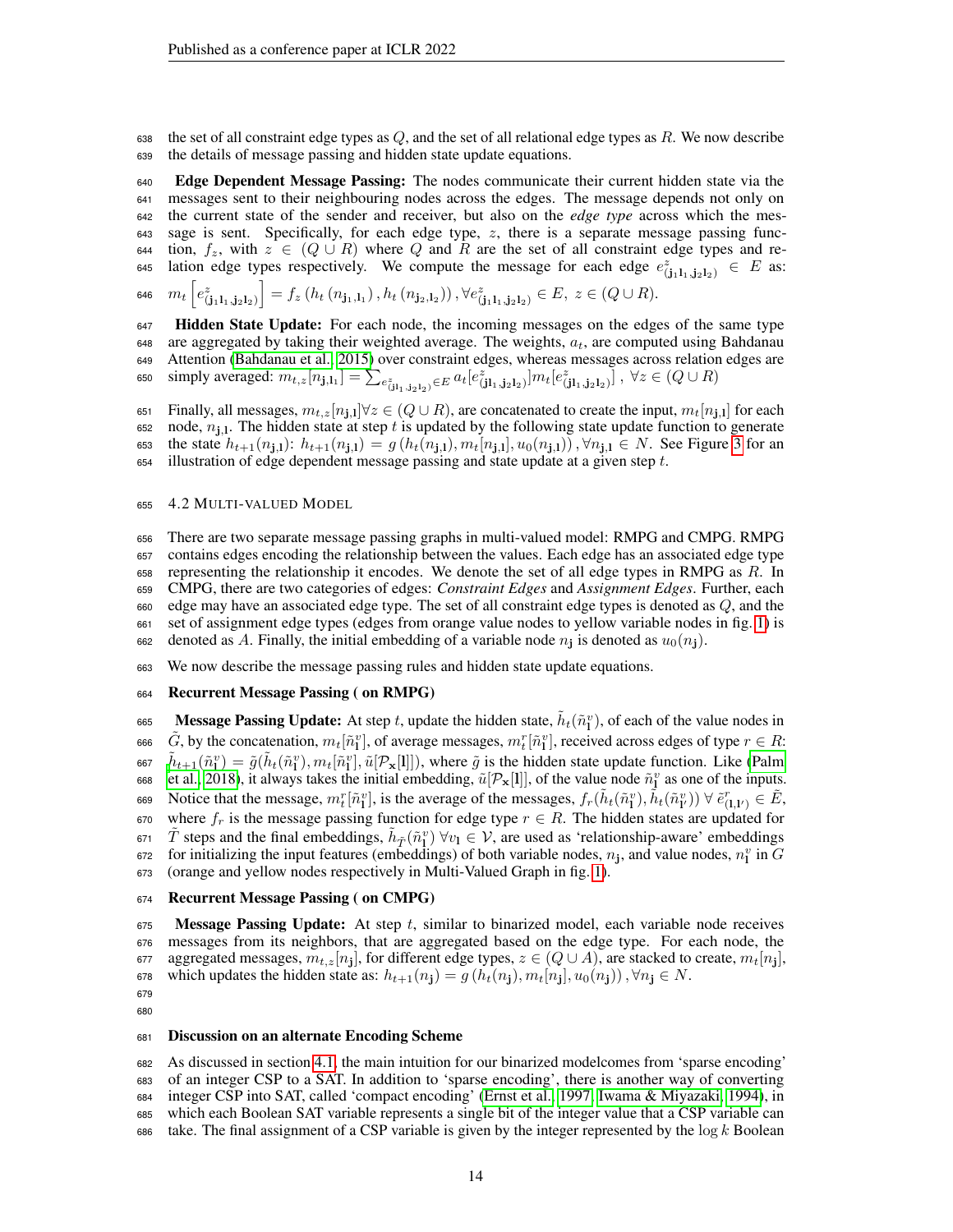<span id="page-14-0"></span>

Figure 3: Hidden State Update at time-step t: We take a toy graph with 3 nodes,  $\{a, b, c\}$ , and 2 edge-types,  $\{q, r\}$ , to illustrate edge-dependent message passing and hidden state update of node b. First, messages along the four edges are calculated as an edge-type dependent function of the sender and receiver hidden state using  $f_q$  and  $f_r$ . Next, the incoming messages are aggregated by edge-type (*e.g.*, using attention based mechanism or simple averaging), and the outputs are concatenated to obtain the final message,  $m_{t-1}[b]$ . The hidden state of node  $b$  is updated by function  $g$  which takes the previous hidden state  $h^{t-1}(b)$ , the incoming message  $m_{t-1}[b]$ , and the initial embedding of the node as its input.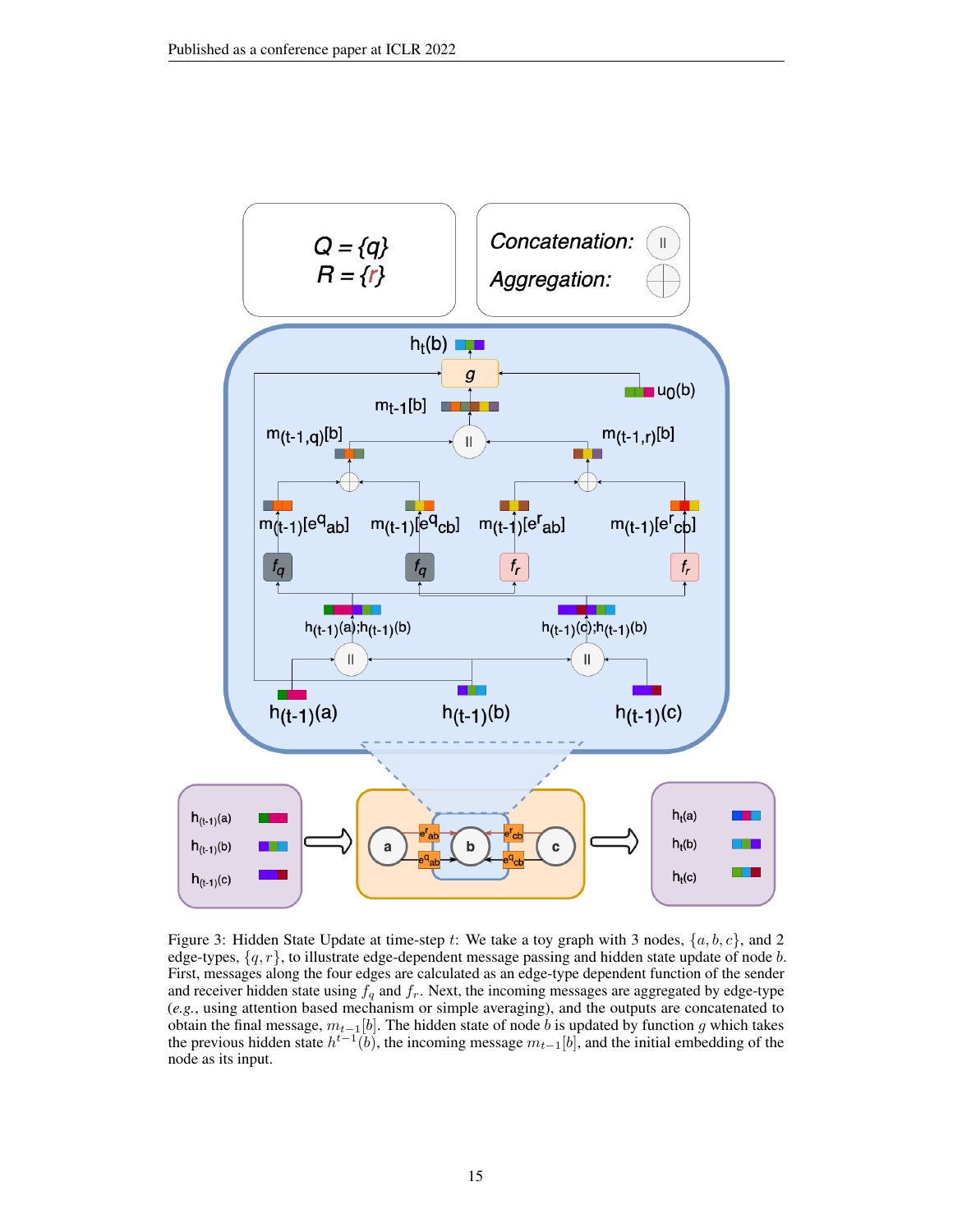SAT variables corresponding to that variable. Motivated by the 'compact encoding', one can construct 688 another model: instead of a one-hot encoding which requires k nodes (one for each value in V) for 689 each variable, create  $\log k$  binary valued nodes for each variable and assign a value  $v \in V$  to the 690 variable based on the integer represented by  $\log k$  bits corresponding to it. This results in a graph with 691 |  $N_C$  | log k nodes for a CSP with  $|N_C|$  variables and k classes, instead of  $|N_C|$  nodes in the binarized 692 model, and brings it closer to the graph size of  $|N_C| + k$  created in multi-valued model. However, such an approach failed to generalize across the size of the value-set in our experiments. In addition, such an encoding has a limitation in its representational capability. It can not encode the relationship 695 between the values effectively. For example, in  $k \times k$  Futoshiki, we have an ordinal relationship 696 between the k values representing the numerical numbers 1 to k. In our proposed approaches, we encode this by adding appropriate relational edges between nodes representing different values in  $V$ . In the binarized model, it is done for each variable separately, whereas, in the multi-valued model, it is done in the RMPG. In absence of an explicit node for a value in this encoding scheme, it is not clear how to represent such a relationship.

### 5 EXPERIMENTS

 Discussion on comparison with SAT Solvers: In this work, we are interested in creating (and learning) a neural solver for symbolic tasks, instead of using a symbolic algorithm like SAT solver. Such an approach has many benefits, *e.g.*, because of being differentiable, it can be used seamlessly in a unified framework requiring both perception as well as reasoning, e.g. visual sudoku; neural models have been shown to be resistant to varying amount of noise in the data as well, which purely logical (SAT style) solvers may not be able to handle. As is the case with other papers in this line of work e.g [\(Selsam et al., 2019;](#page-11-2) [Amizadeh et al., 2019a\)](#page-9-0), at this point our main motivation is scientific. We are interested in understanding to what extent neural reasoners can generalize across varying sizes of the value-set in train and test domains. Instead of comparing with an industrial SAT Solver, perhaps a fair comparison would be with a generic state-of-the-art neural SAT solver e.g., CircuitSAT [\(Amizadeh et al., 2019a\)](#page-9-0), NeuroSAT [\(Selsam et al., 2019\)](#page-11-2). Both of these papers observe that there is a long way to go before they can compete with industrial SAT solvers. In fact, both of these approaches experiment with much smaller problem instances. CircuitSAT uses a model trained on k-SAT-3-10 problems (k-SAT with 3 to 10 Boolean variables) for coloring graphs with number of nodes ranging between 6 to 10, and achieves a meager 27% performance and NeuroSAT fails to solve any of the problems in the coloring dataset used by CircuitSAT (section 5.2 in [Amizadeh et al.](#page-9-0) [\(2019a\)](#page-9-0)). On the other hand, the smallest of the problems in our dataset has 40 nodes (GCP) and the largest has  $25^3 (= 25, 625)$  nodes (in  $25 \times 25$  Sudoku), and hence we do not expect the generic neural SAT solvers to scale up to our problem sizes.

Table 5: Dataset details

<span id="page-15-0"></span>

| Task            | Train |                              |             |                  | Test                    |            |             |                  |
|-----------------|-------|------------------------------|-------------|------------------|-------------------------|------------|-------------|------------------|
|                 | k     | $\#(\overline{\text{Vars}})$ | Mask $(\%)$ | #(Missing Vars.) |                         | #(Vars.)   | Mask $(\%)$ | #(Missing Vars.) |
| Futoshiki       |       | 36                           | 28-70       | $10-25$          | $\{6,7,8,9,10,11,12\}$  | $36 - 144$ | 28-70       | 10-93            |
| <b>GCP</b>      |       | $40 - 100$                   | 28-70       | 12-70            | ${4,5,6,7}$             | 40-150     | 28-70       | 12-105           |
| Sudoku          |       | 81                           | 58-79       | 47-64            | $\{9, 10, 12, 15, 16\}$ | 81-256     | 30-68       | 47-148           |
| Sudoku finetune | 24    | 576                          | $30-70$     | 173-403          | 15,16,24,25             | 225-625    | $30 - 70$   | 68-314           |

#### 5.1 TASK DESCRIPTION AND DATASETS

 We experiment on datasets generated from Lifted CSPs of three different puzzles, *viz.*, Sudoku, Futoshiki, and Graph Coloring. In addition, we fine-tune our multi-valued model for Sudoku on 8000 puzzles of size 24 and test it on puzzles of different board sizes. Table [5](#page-15-0) contains the details of both train and test data for the different experiments. Below we describe the three tasks and their datasets in detail.

727 **Futoshiki:** We train our model on  $6 \times 6$  puzzles, with the percentage of missing cells varying 728 uniformly between  $28 - 70\%$ . We test our models on puzzles with board size ranging between  $6 \times 6$  to  $12 \times 12$ , with the same percentage of missing cells. The number of ordering constraints is twice 730 the board size. To generate data, we first randomly generate a completely filled  $k \times k$  board and then 731 randomly mask  $m\%$  of the cells. We search for its all possible completions using backtracking to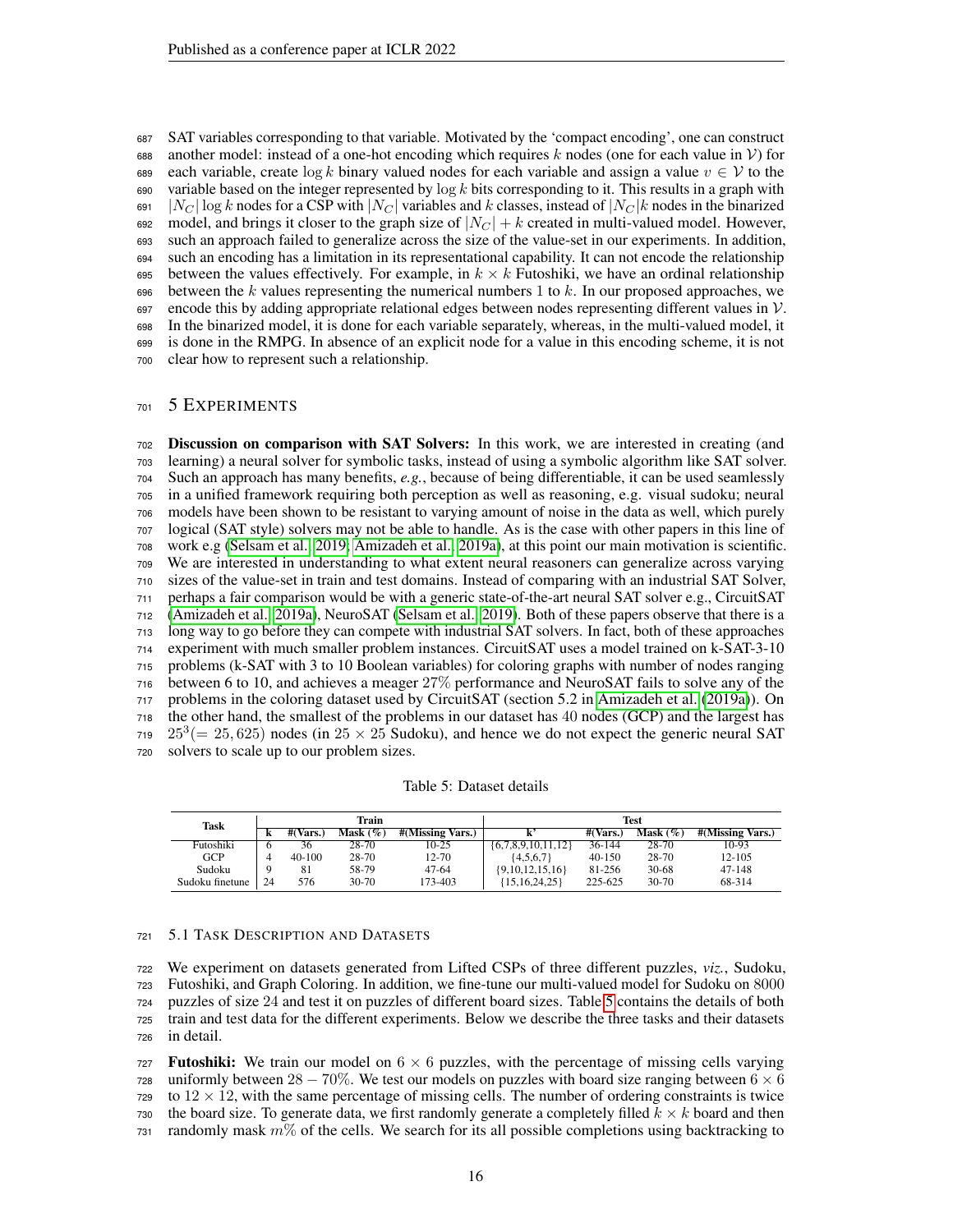<span id="page-16-0"></span>

| $\bf k$ | <b>#Puzzles</b> | #(Variables)    | #(Missing Variables)    | Mask $(\%)$ |  |  |  |  |  |
|---------|-----------------|-----------------|-------------------------|-------------|--|--|--|--|--|
|         | Futoshiki       |                 |                         |             |  |  |  |  |  |
| 6       | 4100            | 36              | $10-25$                 | 28-70       |  |  |  |  |  |
| 7       | 4091            | 49              | 14-34                   | 29-70       |  |  |  |  |  |
| 8       | 3578            | 64              | 19-44                   | $30 - 70$   |  |  |  |  |  |
| 9       | 3044            | 81              | 24-56                   | 30-70       |  |  |  |  |  |
| 10      | 2545            | 100             | 30-66                   | 30-66       |  |  |  |  |  |
| 11      | 2203            | 121             | 36-82                   | $30 - 68$   |  |  |  |  |  |
| 12      | 1882            | 144             | 43-93                   | 30-65       |  |  |  |  |  |
|         |                 |                 | $\overline{\text{GCP}}$ |             |  |  |  |  |  |
| 4       | 9102            | 40-150          | 12-105                  | 28-70       |  |  |  |  |  |
| 5       | 9102            | 40-150          | 12-105                  | 28-70       |  |  |  |  |  |
| 6       | 6642            | 40-120          | 12-84                   | 28-70       |  |  |  |  |  |
| 7       | 3362            | 40-80           | 12-56                   | 28-70       |  |  |  |  |  |
|         |                 |                 | <b>Sudoku</b>           |             |  |  |  |  |  |
| 9       | 18000           | $\overline{81}$ | 47-64                   | 58-79       |  |  |  |  |  |
| 10      | 2317            | 100             | $30-62$                 | $30-62$     |  |  |  |  |  |
| 12      | 1983            | 144             | 43-84                   | 30-58       |  |  |  |  |  |
| 15      | 1807            | 225             | 67-128                  | 30-57       |  |  |  |  |  |
| 16      | 1748            | 256             | 76-148                  | $30 - 58$   |  |  |  |  |  |
| 24      | 1000            | 576             | 172-289                 | $30 - 50$   |  |  |  |  |  |
| 25      | 1000            | 625             | 187-314                 | $30 - 50$   |  |  |  |  |  |

Table 6: Test Data statistics for all three tasks

 ensure that it has only one solution. Finally, we insert ordering constraints between  $2k$  randomly 733 picked pairs of adjacent cells. The entire process is repeated by varying  $k$  and  $m$  to generate both the test and train dataset.

 The training data consists of 12, 300 puzzles on 6 x 6 board size with the percentage of missing variables varying between  $28 - 70\%$ . The exact details of the testing data for different board sizes are provided in Table [6.](#page-16-0) We note that it becomes increasingly difficult to find puzzles with unique solution as the board size increases. Therefore, we are forced to reduce the maximum percentage of masked (unassigned) cells with increasing board size.

 GCP: The training data for Graph Coloring Problem consists of around 25 thousand 4-colorable graphs with graph order varying uniformly between  $40 - 120$ , and the percentage of unassigned (masked) variables varying uniformly between  $28 - 70\%$  depending on the graph order. The exact details of the testing data for different chromatic number (value-set size) are provided in Table [6.](#page-16-0) To create non-trivial problems for the dataset, we always attempt to color graphs with the smallest 745 possible number of colors, i.e., the chromatic number of the graph. We follow Erdős–Rényi (ER)  $746 \mod 10$  model to generate random graphs. It takes number of nodes, n, and an edge probability, p, as input, and adds an edge independent of the other edges with probability p. We note that to sample a graph with n nodes and a given chromatic number k, we need to carefully adjust the range from which edge probability p is sampled. The exact range from which p is sampled uniformly for each chromatic 750 number k and a range of nodes n is given in Table [7.](#page-17-0) We use a CSP solver [\(Perron & Furnon, 2019\)](#page-11-12) to determine the chromatic number of a given graph, which becomes a bottleneck while generating graphs with higher chromatic number. As a result, we were not able to generate graphs with more than 80 nodes for chromatic number 7, in a reasonable amount of time.

754 Sudoku: The training data consists of 10 thousand  $9 \times 9$  puzzles randomly selected from the dataset 755 introduced in [\(Palm et al., 2018\)](#page-11-1). For standard  $9 \times 9$  board, we use the same test data as used in 756 RRN [\(Palm et al., 2018\)](#page-11-1)<sup>[4](#page-16-1)</sup>. The test data for the board-sizes between 10 and 16 is generated using the methodology similar to Futoshiki. Instead of backtracking, solution validity and uniqueness is checked through the GSS library [\(Pieters, 2019\)](#page-11-10). The exact details of the testing data for different board sizes are provided in Table [6.](#page-16-0) For the experiment where we fine-tune our models on  $24 \times 24$ puzzles, both the train and test data for board size 24 and 25 are generated following the methodology

<span id="page-16-1"></span>Available at: *https://data.dgl.ai/dataset/sudoku-hard.zip*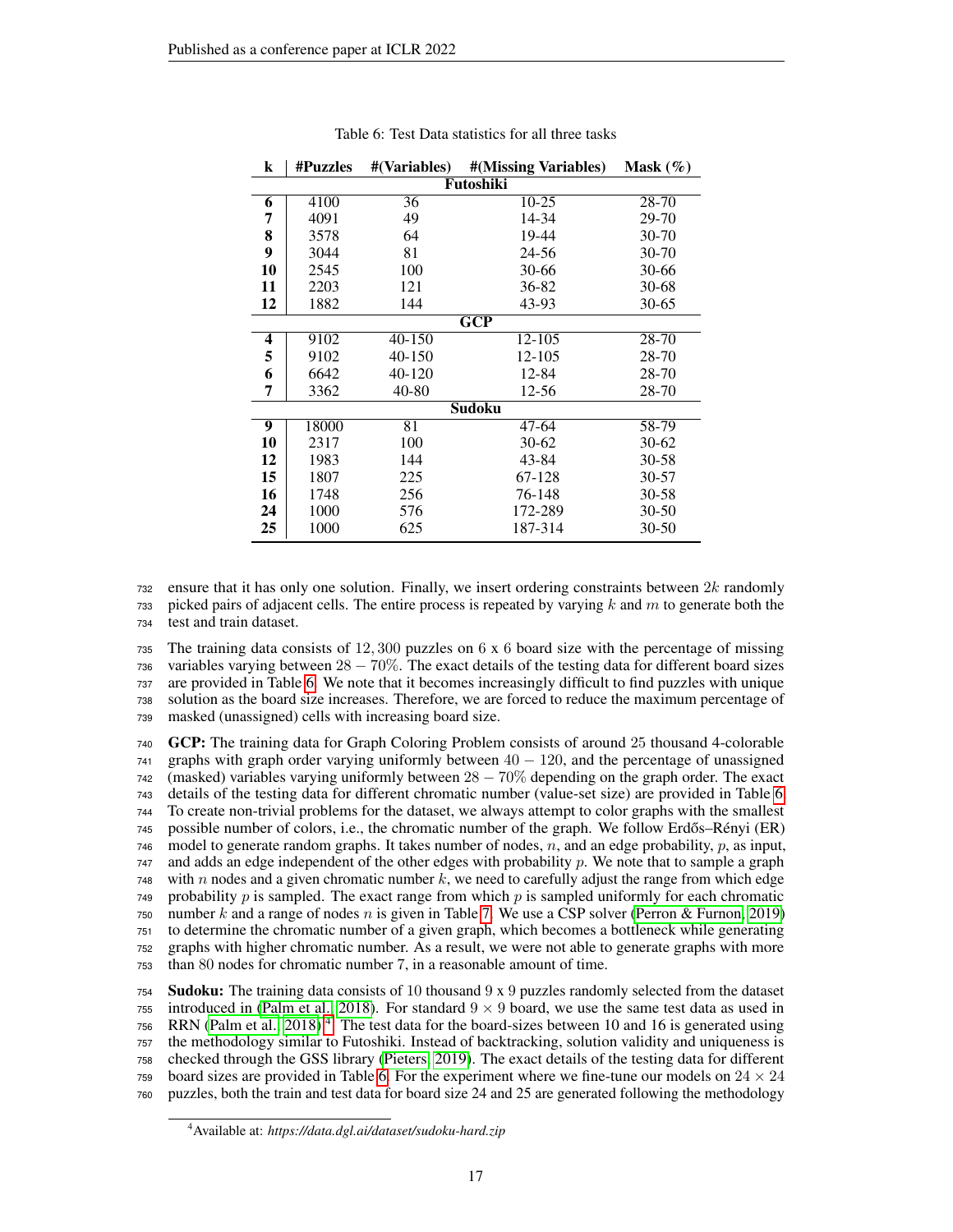<span id="page-17-0"></span>

| n<br>k | 40-55          | 56-70          | 71-80       | 81-100        | 101-130      | 131-150       |
|--------|----------------|----------------|-------------|---------------|--------------|---------------|
|        | (0.1, 0.2)     | (0.05, 0.1)    | (0.05, 0.1) | (0.05, 0.1)   | (0.02, 0.05) | (0.02, 0.05)  |
|        | (0.2, 0.25)    | (0.1, 0.2)     | (0.1, 0.2)  | (0.075, 0.12) | (0.075, 0.1) | (0.05, 0.075) |
| 6      | (0.2, 0.25)    | (0.15, 0.25)   | (0.17, 0.2) | (0.15, 0.18)  | (0.12, 0.16) |               |
|        | (0.325, 0.375) | (0.275, 0.325) | (0.22, 0.3) | -             |              |               |

 similar to Futoshiki. In this setup, we were not able to verify the uniqueness of solution through GSS library as it doesn't scale to such large sizes.

 Solution Multiplicity in GCP Dataset and larger board-size puzzles of Sudoku: An input query in GCP may have more than one solution, out of which only one is given at train time. But the network may discover a new valid solution, and computing loss of the discovered solution w.r.t. the given solution may unnecessarily penalize the model. To avoid this, we algorithmically verify if a prediction is a valid coloring or not, and compute loss w.r.t. to this discovered solution, instead of the given one. This is equivalent to solving a One-of-Many Learning problem [\(Nandwani et al., 2021\)](#page-11-7) with all possible colorings given at training time. The same phenomenon of solution multiplicity exists for Sudoku puzzles of size 24 and 25, as verifying the uniqueness of puzzles on such large board-size became computationally infeasible.

### 5.2 EXPERIMENTAL SETUP AND BASELINES

 Evaluation Metrics: We report two metrics: *board accuracy* and *point-wise accuracy* for all our experiments. In the former, we consider output of the model as correct only if it satisfies the underlying CSP, whereas in the later, we give partial credit even for assigning some of the variables correctly. We formally define it below:

**Pointwise accuracy:** Let  $Y_x$  be the set of possible solutions for an input x with k variables, and let  $\hat{y}$ 778 be the model's prediction. Pointwise accuracy of the prediction  $\hat{y}$  with respect to the solution  $y \in Y_x$ , 779 denoted as,  $PointAcc(y, \hat{y})$ , is defined to be the fraction of variables that match between the y and 780  $\hat{\mathbf{y}}$ :  $PointAcc(\mathbf{y}, \hat{\mathbf{y}}) = \frac{1}{k} \sum_{i=1}^{k} \mathbb{1}\{\mathbf{y}[i] == \hat{\mathbf{y}}[i]\}$ , where  $\mathbb{1}\{.\}$  is the indicator function.

781 Given above, we define pointwise accuracy for a prediction  $\hat{y}$  of an input x with respect to a solution set  $Y_x$  to be the maximum among the pointwise accuracy with respect to each of the solutions in the 783 set Y<sub>x</sub>. Mathematically,  $PointAcc(Y_x, \hat{y}) = max_{y \in Y_x} PointAcc(y, \hat{y})$ .

 For Sudoku and Futoshiki, since there is a unique solution, we can easily compute pointwise accuracy 785 as the target set  $Y_x$  is singleton. For the GCP task, whenever the model returns a valid coloring, pointwise accuracy is 1, otherwise, in the absence of access to complete  $Y_x$ , we report a lower bound 787 by performing a local search, using Google's OR-Tools<sup>[5](#page-17-1)</sup>, for a valid coloring closest to the model prediction. Same is true for sudoku puzzles on 24 and 25 board size.

 Why care about point-wise accuracy? In our settings, the generalization problem can be hard, especially when there is a large difference between the sizes of the value-sets for the train and test domains. Given that we are defining a novel task, and it is important to measure progress even when problems are hard, we compare the two models using a simpler metric (pointwise accuracy) as well, in addition to board accuracy. This additional metric can help us detect progress, and also compare the relative performance of underlying models.

 Computational resources: All models are trained on K40 GPUs with 12 GB memory, available on an HPC cluster.

797 Hyperparameters: The list below enumerates the various hyperparameters with a brief description and the values chosen.

 1. Batch Size: For each task, we selected the maximum batch size that can be accommodated in 12GB GPU memory. Refer to Table [8](#page-18-0) for details.

<span id="page-17-1"></span>https://developers.google.com/optimization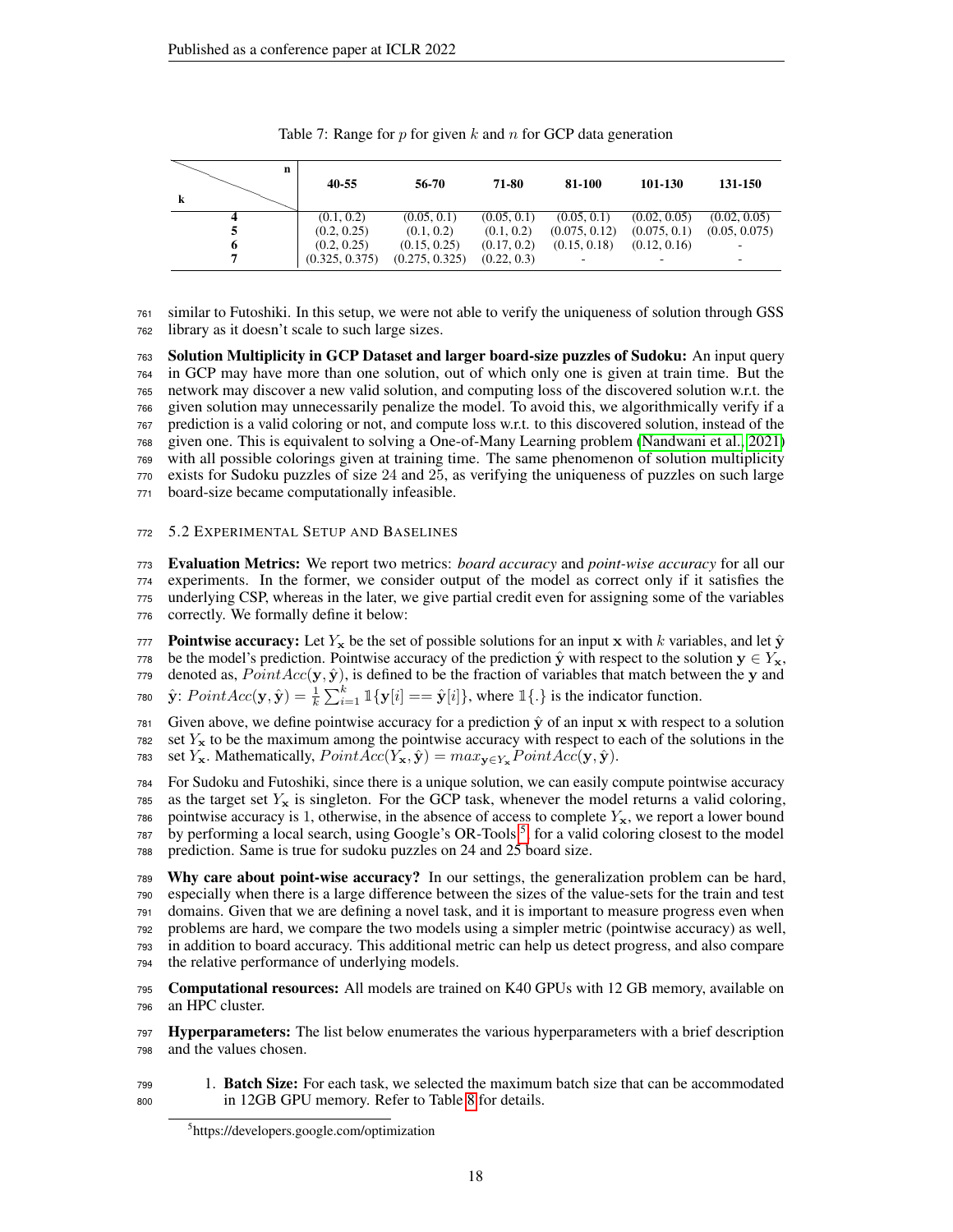<span id="page-18-0"></span>

| Model<br><b>Batch Size</b> |    | <b>Weight Decay</b> | <b>Orthogonality</b><br><b>Loss Factor</b> | Edge<br><b>Dropout</b> |
|----------------------------|----|---------------------|--------------------------------------------|------------------------|
|                            |    | Futoshiki           |                                            |                        |
| <b>MV</b>                  | 64 | 0.0001              | 0.01                                       | 0.1                    |
| <b>BIN</b>                 | 16 | 0.0001              |                                            | 0.1                    |
| <b>NLM15</b>               | 4  | 0.0001              |                                            |                        |
| <b>NLM30</b>               | 2  | 0.0001              |                                            |                        |
|                            |    | GCP                 |                                            |                        |
| <b>MV</b>                  | 64 | 0.0001              | 0.01                                       | 0.1                    |
| BIN                        | 16 | 0.0001              |                                            | 0.1                    |
| <b>NLM24</b>               |    | 0.0001              |                                            |                        |
|                            |    | Sudoku              |                                            |                        |
| <b>MV</b>                  | 28 | 0.0001              | 0.01                                       | 0.1                    |
| BIN                        | 3  | 0.0001              |                                            | 0.1                    |

#### Table 8: Hyperparameters for different models and tasks

<span id="page-18-1"></span>Table 9: Training cost of different models in terms of number of epochs, gradient updates and clock time

| Model        | Batch<br><b>Size</b> | <b>Training Data</b><br><b>Size</b> | # Gradient<br><b>Updates</b> | #Epochs | Time per<br>Epoch (min) | <b>Total Time</b><br>(Hours) |  |
|--------------|----------------------|-------------------------------------|------------------------------|---------|-------------------------|------------------------------|--|
|              |                      |                                     | Futoshiki                    |         |                         |                              |  |
| <b>MV</b>    | 64                   | 12,300                              | 60,000                       | 312     | 5                       | 25                           |  |
| <b>BIN</b>   | 16                   | 12,300                              | 37,500                       | 49      | 26                      | 21                           |  |
| <b>NLM15</b> | 4                    | 12,300                              | 155,000                      | 50      | 34                      | 43                           |  |
| <b>NLM30</b> | $\overline{2}$       | 12,300                              | 232,500                      | 38      | 87                      | 66                           |  |
|              |                      |                                     | <b>GCP</b>                   |         |                         |                              |  |
| MV           | 64                   | 25,010                              | 80,000                       | 205     | 10                      | 33                           |  |
| <b>BIN</b>   | 16                   | 25,010                              | 40,000                       | 26      | 39                      | 17                           |  |
| <b>NLM24</b> | 1                    | 25,010                              | 260,000                      | 10      | 213                     | 37                           |  |
|              | Sudoku               |                                     |                              |         |                         |                              |  |
| <b>MV</b>    | 28                   | 10,000                              | 162,000                      | 454     | 9                       | 68                           |  |
| BIN          | 3                    | 10.000                              | 168,000                      | 50      | 74                      | 63                           |  |

801 2. **Optimizer:** To minimize the loss, we use Adam optimizer with learning rate 0.0002. As in <sup>802</sup> the original RRN paper, we chose a weight decay factor of 1E-4.

803 3. Orthogonality Loss Factor: To ensure that the multi-valued model learns different em-<sup>804</sup> beddings for each value in the value-set, we add an auxiliary loss term, corresponding to <sup>805</sup> the total pairwise dot product of any two embeddings, before and after message passing  $\delta$ <sub>806</sub> . Its weight,  $\alpha$ , was chosen amongst on the Relation Message Passing Graph (RMPG),  $G$ . Its weight,  $\alpha$ , was chosen amongst  ${0.01, 0.1, 0.5}$  by cross validating on a devset for Futoshiki, and then fixed afterwards for <sup>808</sup> all our experiments.

809 4. **Edge Dropout:** While collating the messages from the edges of the same type, we drop 10% of the messages, as done in RRN. Dropout is used in the Message Passing Graph (MPG) of the binarized model, and the Constraint Message Passing Graph (CMPG) of the multi-valued model.

813 Model Averaging: As suggested in [\(Izmailov et al., 2018\)](#page-10-10), to reduce the variance of our model <sup>814</sup> performance, we take simple average of model weights stored at multiple points. All checkpoints <sup>815</sup> beyond a point when the learning curve flattened are selected for computing the average.

816 Training Time: Table [9](#page-18-1) enumerates the exact training cost, in terms of total training epochs, number <sup>817</sup> of gradient updates, and clock time, for all three tasks and for both our models as well as the baseline